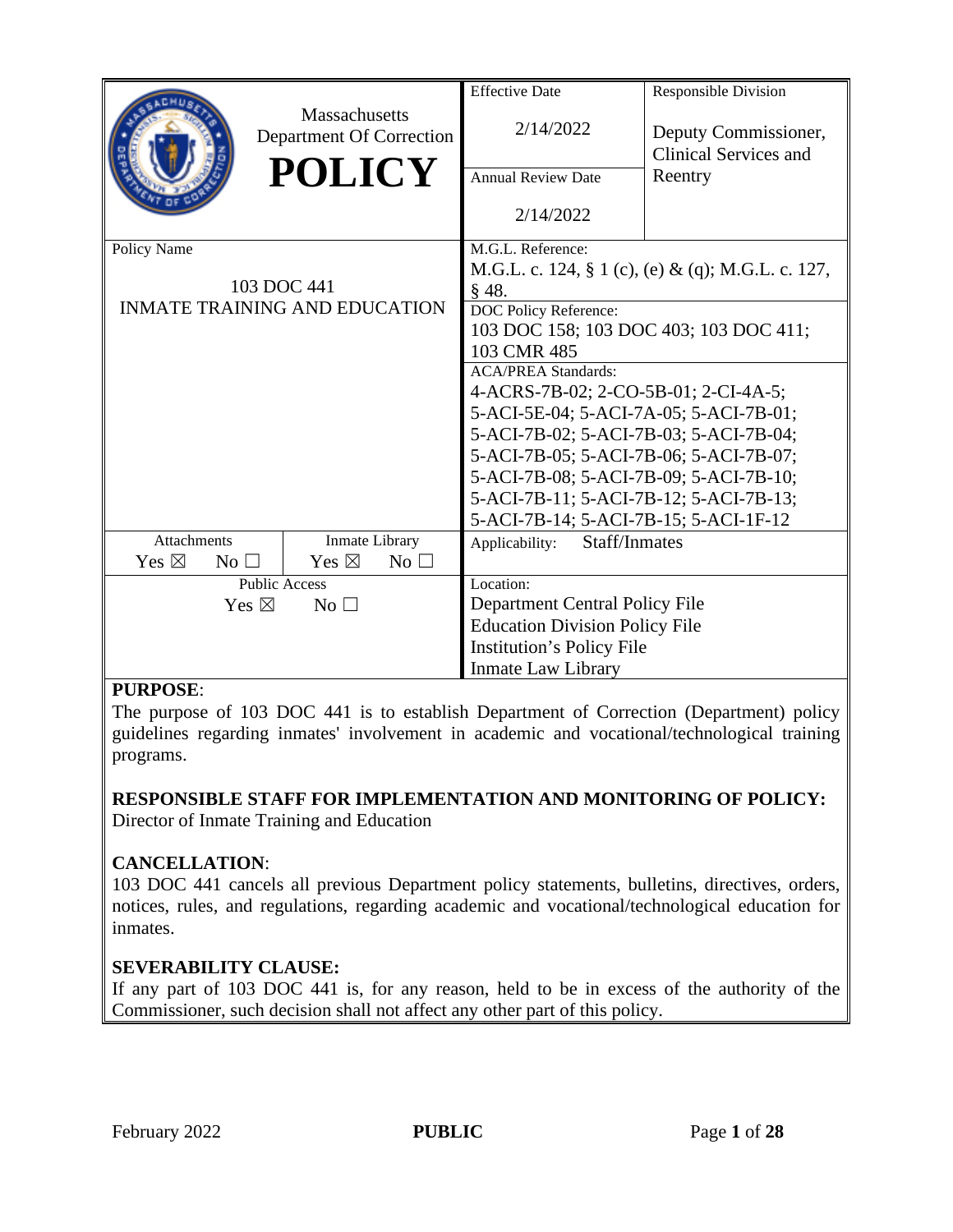#### **TABLE OF CONTENTS**

| 441.01 | Definitions                                                        | $\overline{4}$ |
|--------|--------------------------------------------------------------------|----------------|
| 441.02 | Academic and Vocational/Technological Education Overview           | 5              |
| 441.03 | <b>Initial Assessments</b>                                         | 7              |
| 441.04 | <b>Counseling and Placement</b>                                    | 9              |
| 441.05 | <b>Academic Education</b>                                          | 9              |
| 441.06 | <b>College Programs</b>                                            | 10             |
| 441.07 | <b>Vocational and Technological Programs</b>                       | 11             |
| 441.08 | Collaboration with Massachusetts Correctional Industries (MASSCOR) | 12             |
| 441.09 | Paying for Tests and Credentials                                   | 12             |
| 441.10 | Hearing Impaired or Sight Disabled Inmates                         | 12             |
| 441.11 | Restricted Housing Unit and Special Housing Unit                   | 13             |
| 441.12 | <b>Shattuck Hospital Correctional Unit</b>                         | 13             |
| 441.13 | <b>Earned Good Time Deductions</b>                                 | 13             |
| 441.14 | Accountability                                                     | 14             |
| 441.15 | Personnel                                                          | 15             |
| 441.16 | Program Evaluation                                                 | 15             |
| 441.17 | <b>Pre-Release Education</b>                                       | 15             |
| 441.18 | <b>Graduations and Recognition Ceremonies</b>                      | 15             |
| 441.19 | <b>Annual Review Date</b>                                          | 16             |

# **ATTACHMENTS**

| February 2022 | PUBLIC<br>Page 2 of $28$                                                                                                                        |    |
|---------------|-------------------------------------------------------------------------------------------------------------------------------------------------|----|
| Attachment #3 | Request for Clarification of School District Assignment 603 CMR 20<br>28.10 from the Department of Correction to the Department of<br>Education |    |
| Attachment #2 | Consent Form for Adult Inmates Seeking a Determination of 19<br><b>Eligibility for Special Education Services</b>                               |    |
| Attachment #1 | <b>Massachusetts Department of Correction</b><br>Education/Vocation/Technological Assessment Questions for Risk<br>Assessment.                  | 17 |
|               |                                                                                                                                                 |    |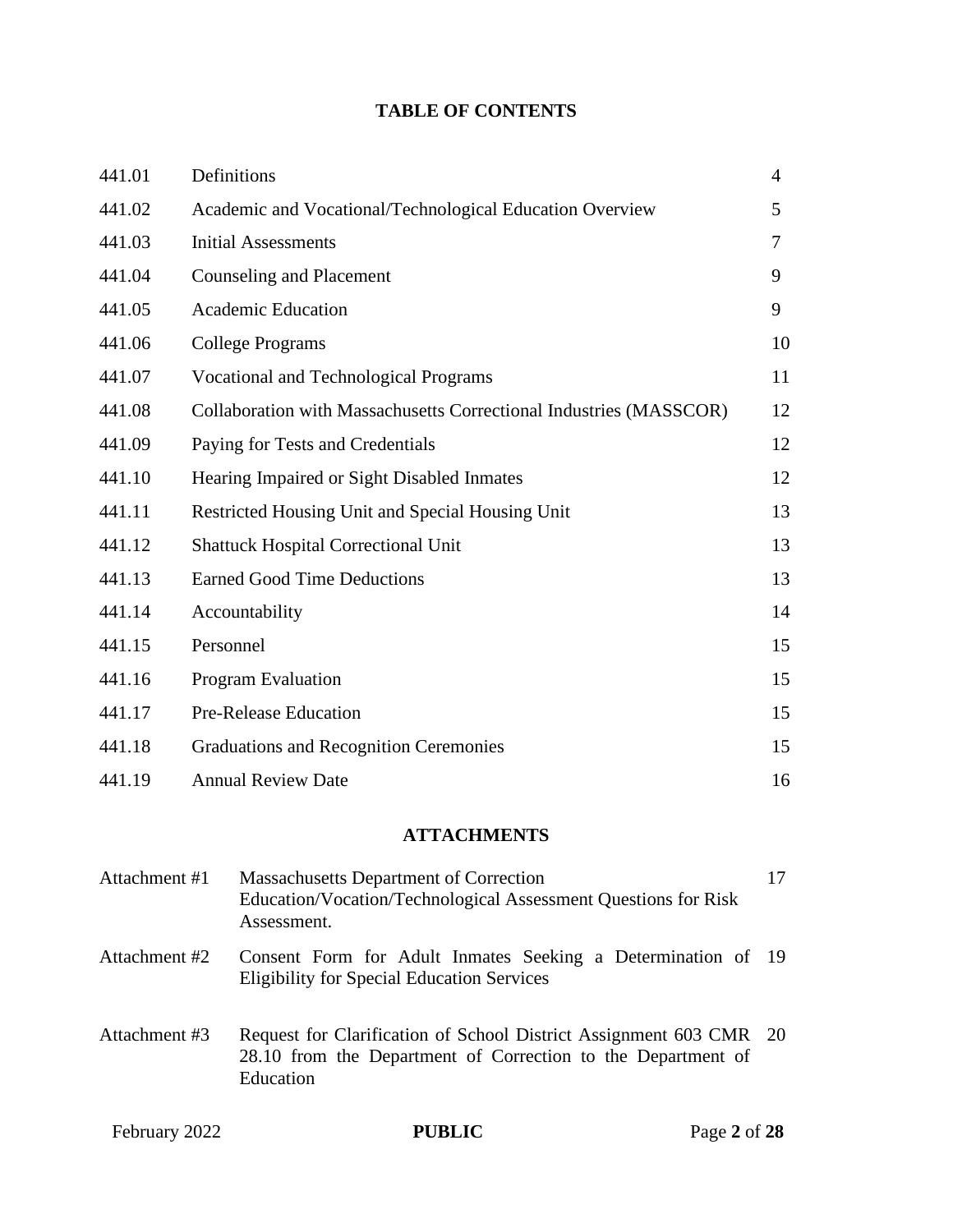| Attachment #4 | Notice of Public Responsibility to Find and Serve Students with 26<br><b>Disabilities</b>                                                                           |    |
|---------------|---------------------------------------------------------------------------------------------------------------------------------------------------------------------|----|
| Attachment #5 | Consent Form for Parents and Guardians On Behalf of Inmates 27<br>Younger than Age 18 When Seeking a Determination of Eligibility<br>for Special Education Services |    |
| Attachment #6 | <b>Education Division Programming List</b>                                                                                                                          | 28 |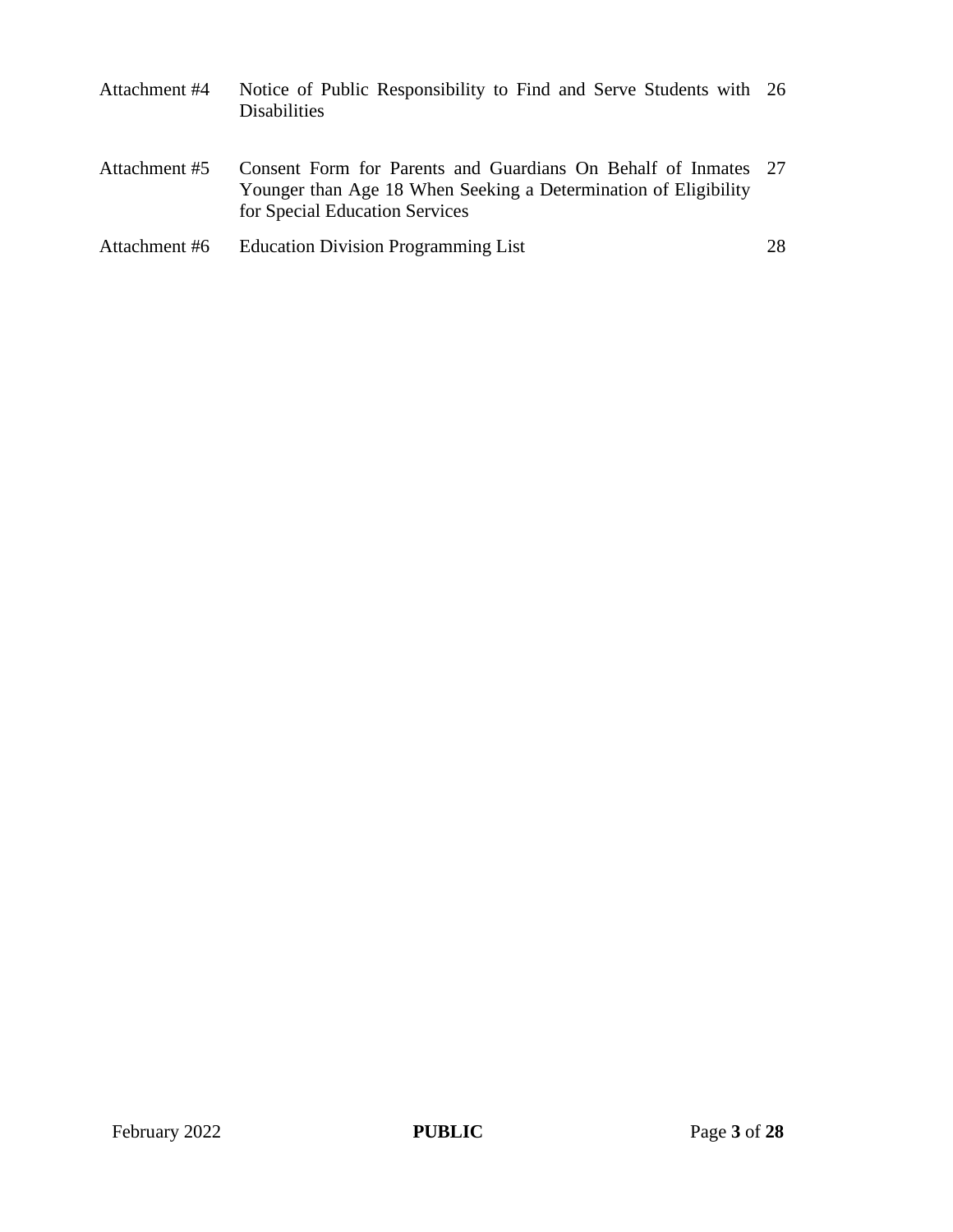#### **441.01 DEFINITIONS**

Academic Program: A program of instruction delivered by a licensed academic teacher and designed to:

- 1. provide limited English proficient learners with the opportunity to attain a stronger proficiency in the English language;
- 2. provide adult basic education learners with the opportunity to attain a high school equivalency (HSE) credential;
- 3. provide students with the opportunity to access post-secondary education.

Academic Teacher: An education professional with an appropriate MA teacher's license from the Massachusetts Department of Elementary and Secondary Education (DESE) who reports to the designated Site Supervisor and is responsible for inmate class curriculum and instruction, and for maintaining appropriate educational data.

College and Career Coordinator: An education professional who reports to the designated Site Supervisor and is responsible for testing and advising inmates about academic and vocational/technological programming and for monitoring educational data quality.

Criminal Offender Management Profiling for Alternative Sanctions (COMPAS): A computerized database and analysis system for criminal justice practitioners who must make decisions regarding the placement, supervision, and case management of offenders.

Designated Site Supervisor: An education supervisory staff member, including, but not limited to, head teachers and principals, who are assigned by the Superintendent of Schools to oversee education and programming at a particular site.

Director of Inmate Training and Education: The senior Manager who reports to the Assistant Deputy Commissioner of Reentry and is responsible for academic and vocational/technological programs provided for inmates at all institutions.

Earned Good Time: Pursuant to 103 DOC CMR 411, *Deduction from Sentence*, deductions from an inmate's sentence for satisfactory participation in an approved education/vocation/technological or employment program or other approved activity.

General Education Diploma (GED): A set of tests that when passed certify the test taker has met high-school level academic skills.

Head Teacher: A licensed teacher who reports to the Principal or designee and is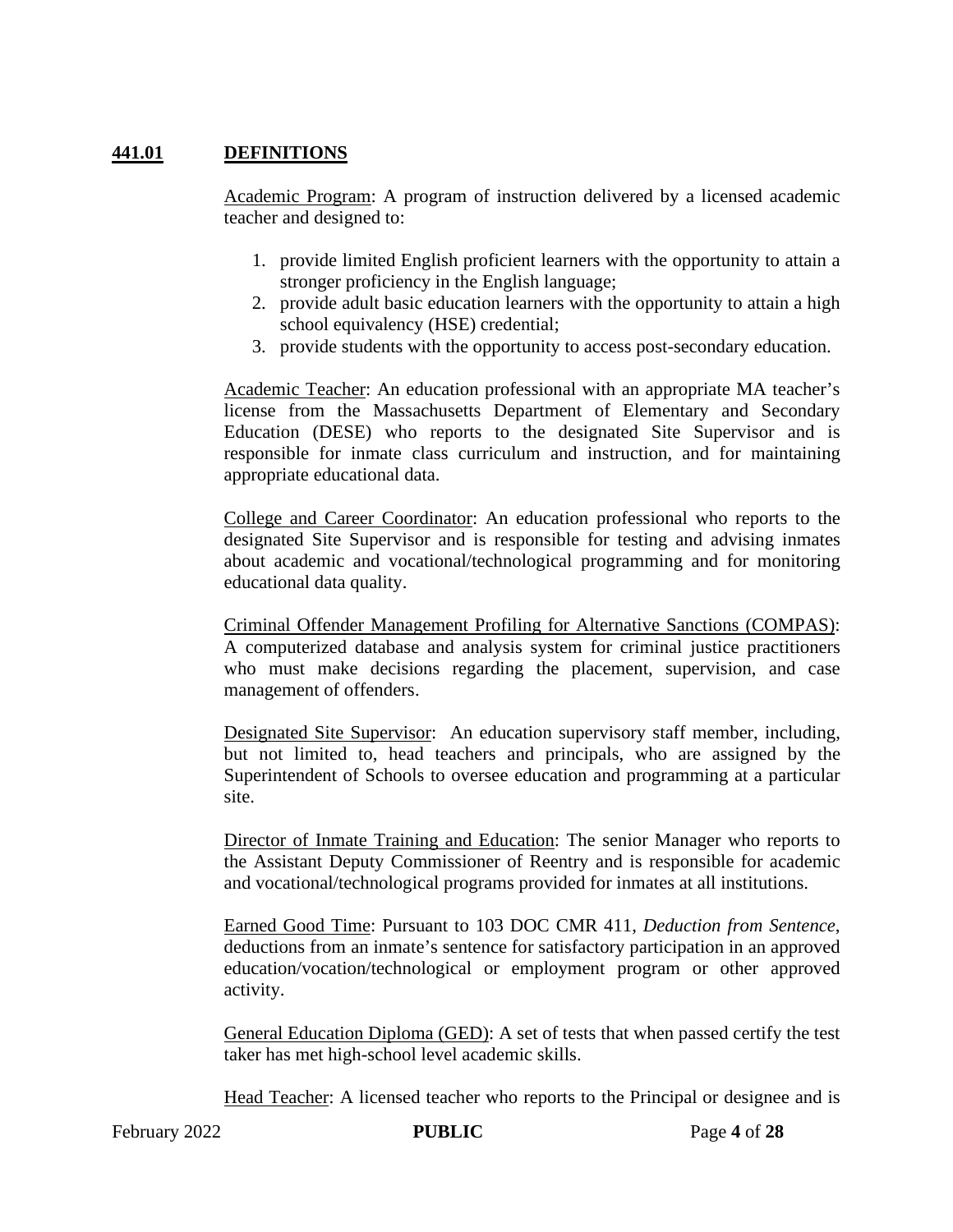responsible for supervising academic, vocational, and technological staff, and for overseeing curriculum, instruction and assessment at his/her/their designated site.

High School Equivalency (HSE) Credential: A DESE certificate issued after passing all subject area tests, including, but not limited to, Reading, Math, Social Studies, Science and Writing. A HSE credential may be obtained by passing a GED or a HiSET examination.

Manager of Continuing Education: A Manager who reports to the Director of Inmate Training and Education and is responsible for ensuring Department compliance with state and federal regulations, Title I, Special Education, American with Disabilities Act (ADA) accommodations, and access to law library materials.

Principal: A senior professional, with appropriate teacher licensure reports to the Director of Inmate Training and Education and is responsible for supervising and directing all academic, vocational, and technological teachers/instructors and their programs at designated institutions, and for utilizing educational data to make programmatic decisions.

Reception Center: A Department of Correction institution or institutions designated by the Commissioner to receive newly committed inmates for the purpose of initial classification.

Technology Instructor: An instructor appropriately trained, certified, and/or licensed in the area of technology who reports to the designated Site Supervisor. The Technology Instructor is responsible for providing training to inmates using an approved curriculum, program specific instructions, and assessments.

Technology Program: A program of instruction in the area of technology, delivered by a technology instructor, and designed to prepare individuals for employment in the field of technology.

Vocational Instructor: An instructor, appropriately trained, certified, and/or licensed in a trade or occupational skill, who reports to the designated Site Supervisor and is responsible for providing training to inmates using an approved curriculum, program specific instructions, and assessments.

Vocational Program: A program of instruction in a skilled or occupational trade, delivered by a vocational instructor, and designed to prepare individuals for employment in a specific vocation.

#### **441.02 ACADEMIC AND VOCATIONAL/TECHNOLOGICAL EDUCATION OVERVIEW**

The Department of Correction, through the Education Division, is committed to providing academic, vocational, and technological programming as a key component of the Department's reentry continuum. To accomplish this, the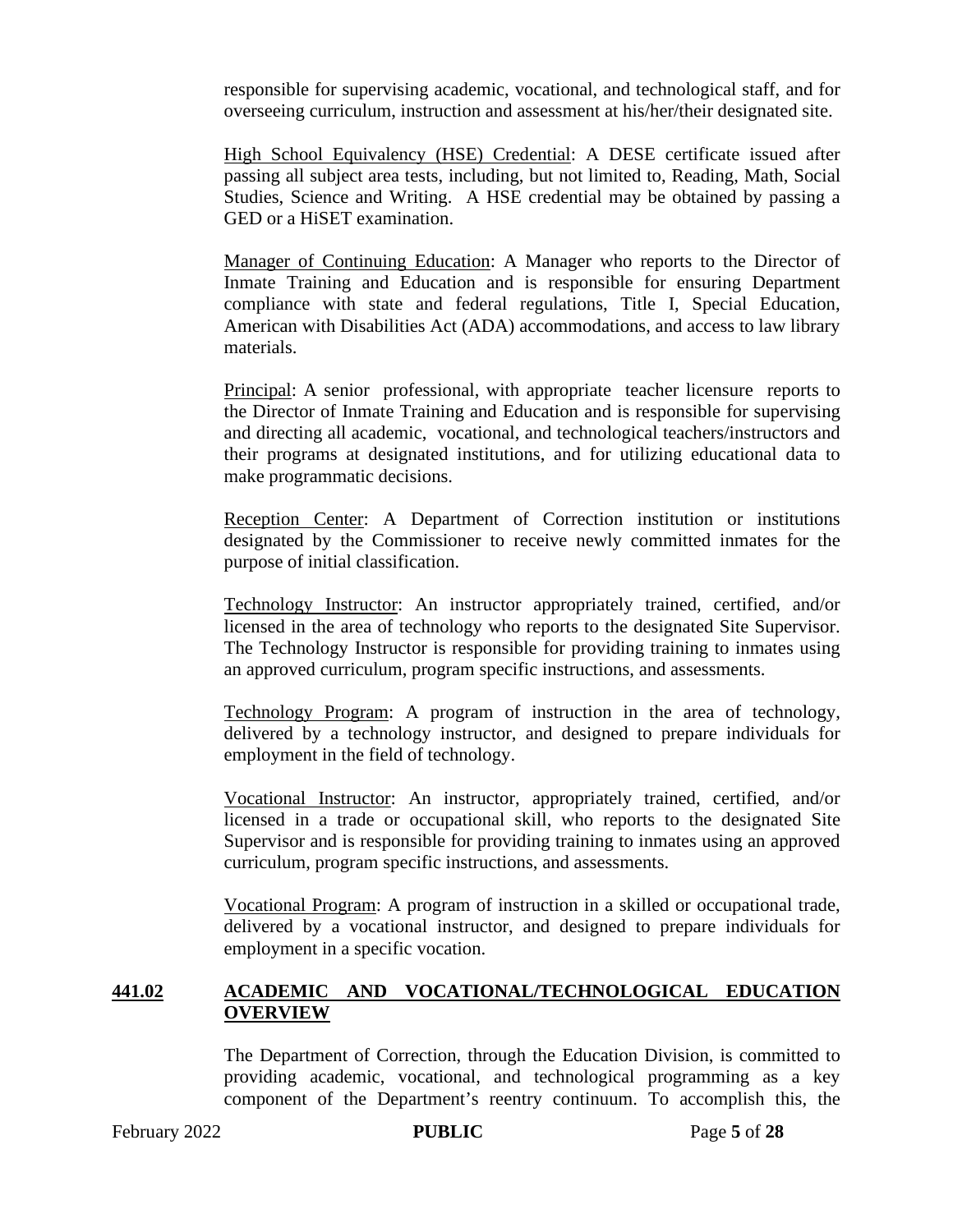Division participates in a risk/needs assessment upon the commitment of every inmate to the Department of Correction which identifies the inmate's risks and needs and helps to develop a personalized program plan. The Division provides a system of enrolling every inmate into suitable classes based upon his/her/their current academic achievement with a goal of the inmate attaining a High School Equivalency (HSE) credential or degree/certificate from a higher education institution. Similarly, the Division establishes quality vocational and technological programs designed to enhance employability for inmates releasing to communities. The Division also consults with educational experts, including, but not limited to, the Massachusetts Department of Elementary and Secondary Education (DESE), when designing academic curricula. The Division further consults with various government agencies, and utilizes labor, business, industry, and community resources, in developing academic and/or vocational education programs for selected inmates. As part of this process:

- 1. Institutions shall offer academic and vocational/technological training programs at times when the majority of inmates are able to attend.
- 2. The Division shall review each education program annually to determine the programmatic needs and assure quality programming.
- 3. Recommendations from staff and inmates may be used to ensure that resources are distributed among institutions to meet inmate needs and to enhance the chances of inmate success upon reentry.
- 4. Teachers in specific instructional areas, in consultation with the designated Site Supervisors, shall work together to develop and update standard based curriculum supported by appropriate instructional materials and classroom resources which incorporate College and Career Readiness Standards (CCRS) as adopted by the Massachusetts DESE in 2013, resulting in a written, standardized, competency based curriculum supported by appropriate materials and classroom resources.
- 5. The Division coordinates with other institutional services to provide instruction in functional social skills.
- 6. Vocational training programs are integrated with academic programs and are relevant to the vocational needs of the inmate population and to employment opportunities in the community. For reception and diagnostic centers, the standard only applies as follows: (1) to reception and diagnostic centers with an average offender length of stay of ninety (90) days or longer; (2) to reception and diagnostic centers with a cadre of offenders who are expected to serve more than ninety (90) days of confinement within the facility or for those sentenced offenders awaiting transfer to another facility whose stay exceeds ninety (90) days.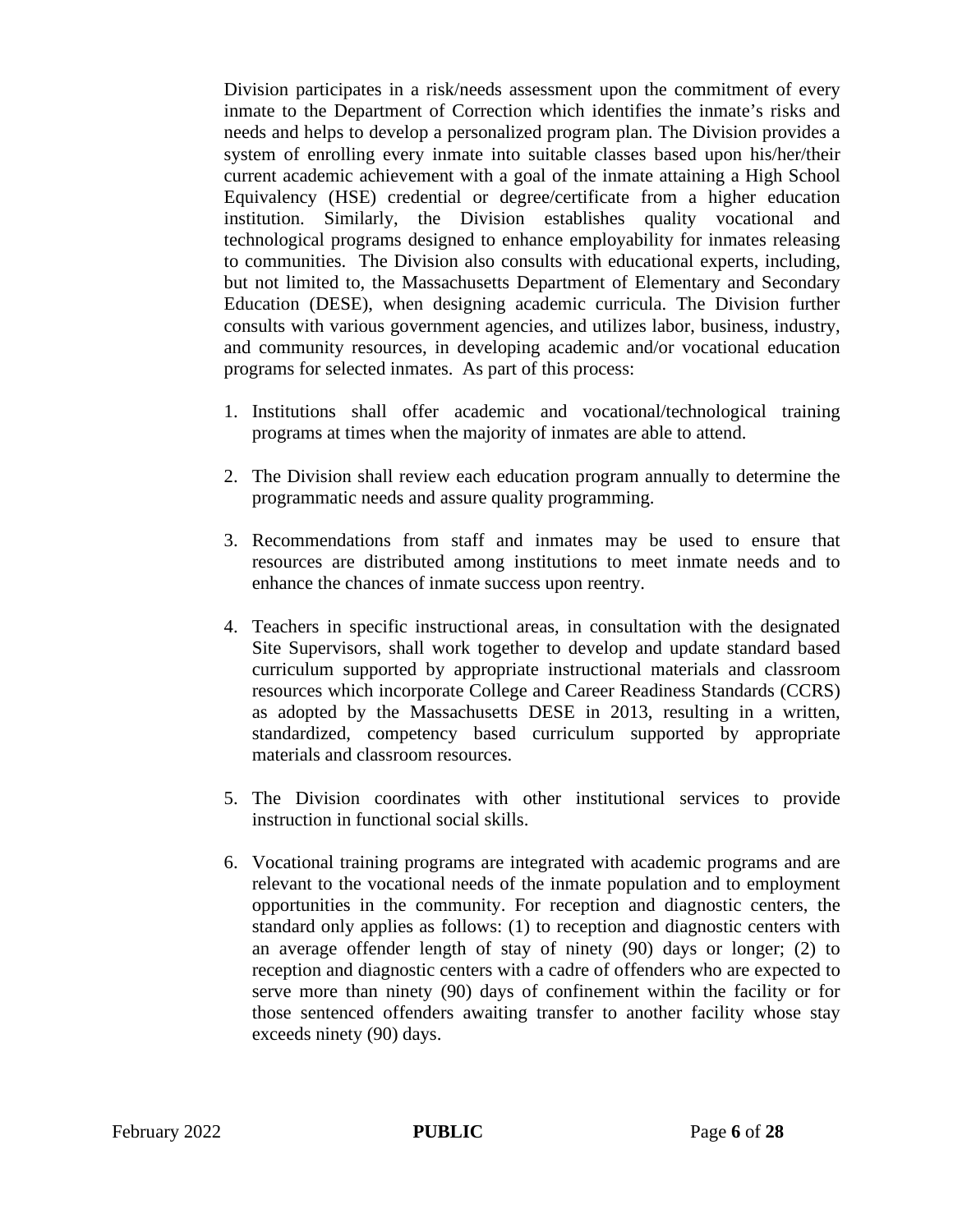#### **441.03 INITIAL ASSESSMENTS**

An initial assessment shall be done for every incoming inmate to determine his/her/their education level and academic and/or vocational/technological programmatic need.

- 1. At the direction of the designated Site Supervisor/designee, all sentenced inmates shall:
	- A. Complete the Education/Vocation Assessment Questions for Risk Assessment form (Attachment #1) at the Reception Center. If the inmate is unable to complete the form by him/herself/themself for any reason, an education staff member shall assist him/her/them with the process;
	- B. Complete the Test of Adult Basic Education (TABE) locator test and the recommended level of the TABE test. If the inmate is unable to complete the TABE test because English is not his/her/their primary language, the inmate shall be given the TABE CLAS-E, which is designed for non-native English speakers. If the inmate is unable to complete the TABE test for any other reason, an education staff member shall assist him/her/them with the process;
	- C. Sign a refusal form if he/she/they declines to participate in the education intake process. If an inmate declines, the COMPAS case plan must be noted as "TABE-declined."
- 2. The designated Site Supervisor/designee at the reception site, or subsequent sites, shall obtain a written release to request each inmate's high school transcript/diploma, or verification of HSE credential. Other school records may be requested if those records would assist education staff with evaluating and educating the inmate.
- 3. The designated Site Supervisor/designee at the reception site, or subsequent sites, shall advise each inmate of educational opportunities available within the correctional system.
- 4. To assist in meeting the educational needs of inmates who require special placement because of physical, mental, emotional, or learning disabilities, and in compliance with the Memorandum of Understanding (MOU) between the Department of Correction and DESE, the designated Site Supervisor or designee, shall advise inmates under the age of twenty-two (22) of their special education rights and complete the following necessary forms. The MOU can be found on the Division of Inmate Training and Education intranet page.
	- A. Consent Form for Adult Inmates Seeking a Determination of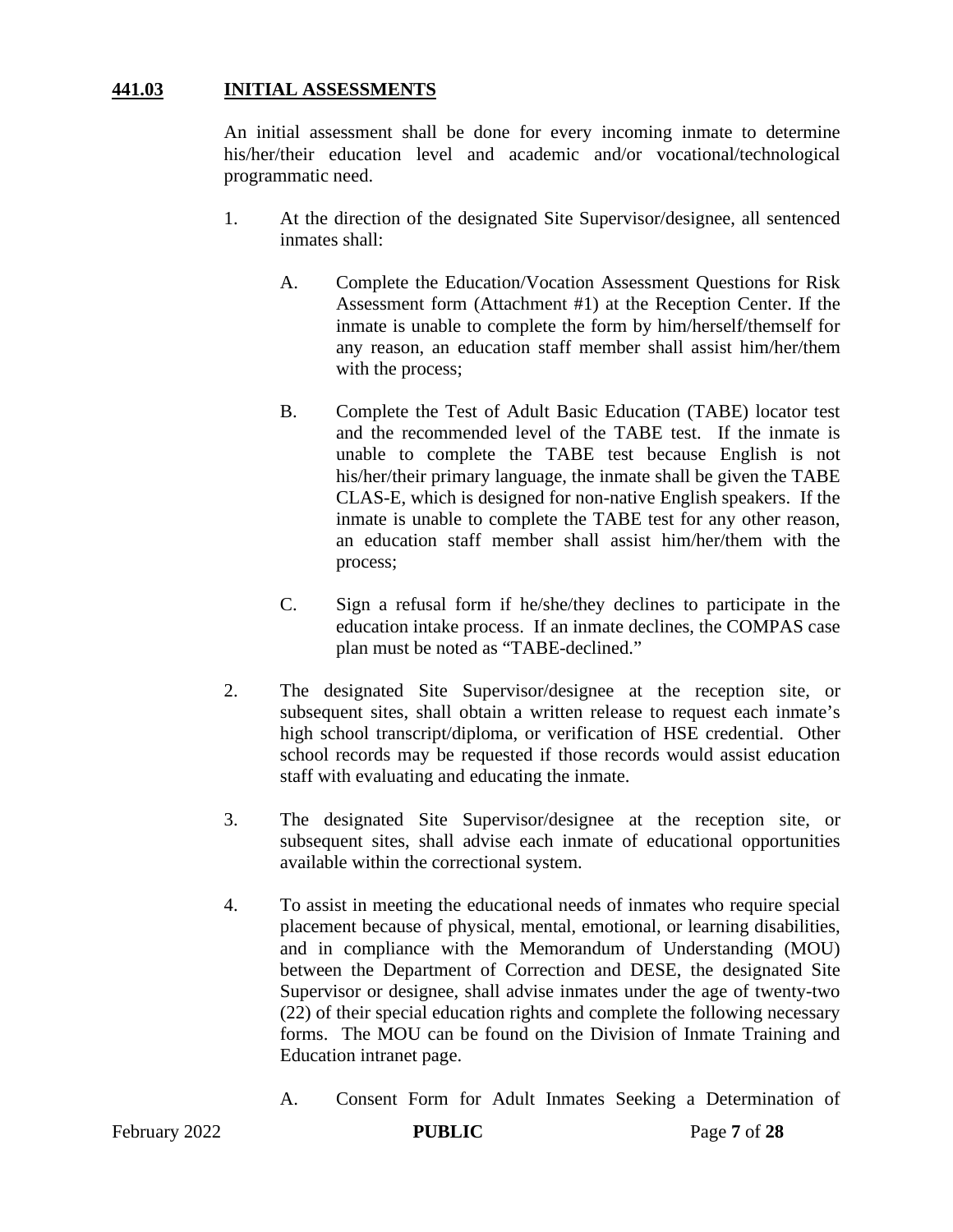Eligibility for Special Education Services (Attachment #2)

- B. Request for Clarification of School District Assignment pursuant to 603 CMR 28.10, School District Responsibility, from the Department of Correction to the Department of Education (Attachment #3)
- C. Notice of Public Responsibility to Find and Serve Students with Disabilities (Attachment #4)
- 5. All initial assessment information shall be placed in the inmate's school record and entered into the Inmate Management System (IMS) and COMPAS, as required. Inmates shall receive a copy of their assessment scores upon request.
- 6. Student-Inmate Records:

An inmate education record shall be initiated during the initial orientation/assessment process and shall be maintained in a locked cabinet in the designated Site Supervisor's office. All information pertinent to an inmate's educational history shall be placed in the record and follow the inmate as he/she/they moves through the system. This is not a part of the six-part folder. Information may include:

- A. Pre-test results;
- B. Post-test results;
- C. Education/Vocation/Technological Assessment Questions For Risk Assessment form (Attachment #1)
- D. A copy of GED/Hi-Set testing results including GED/Hi-Set practice test results;
- E. Copies of institutional certificates earned (certificates of participation and certificates of course completion, etc.);
- F. Copies of state licenses or nationally recognized certifications;
- G. Progress reports;
- H. Copies of diplomas earned;
- I. Any other information deemed pertinent to the education of the student.

The designated Site Supervisor will ensure that all original certifications and transcripts of high school equivalency and vocational certificates are provided to the records manager/supervisor per 103 DOC 403, *Inmate Property*.

- 7. When an inmate transfers to a minimum or pre-release institution, the education record shall be sent to the designated Site Supervisor's primary institution.
- 8. When an inmate leaves the correctional system, the education record shall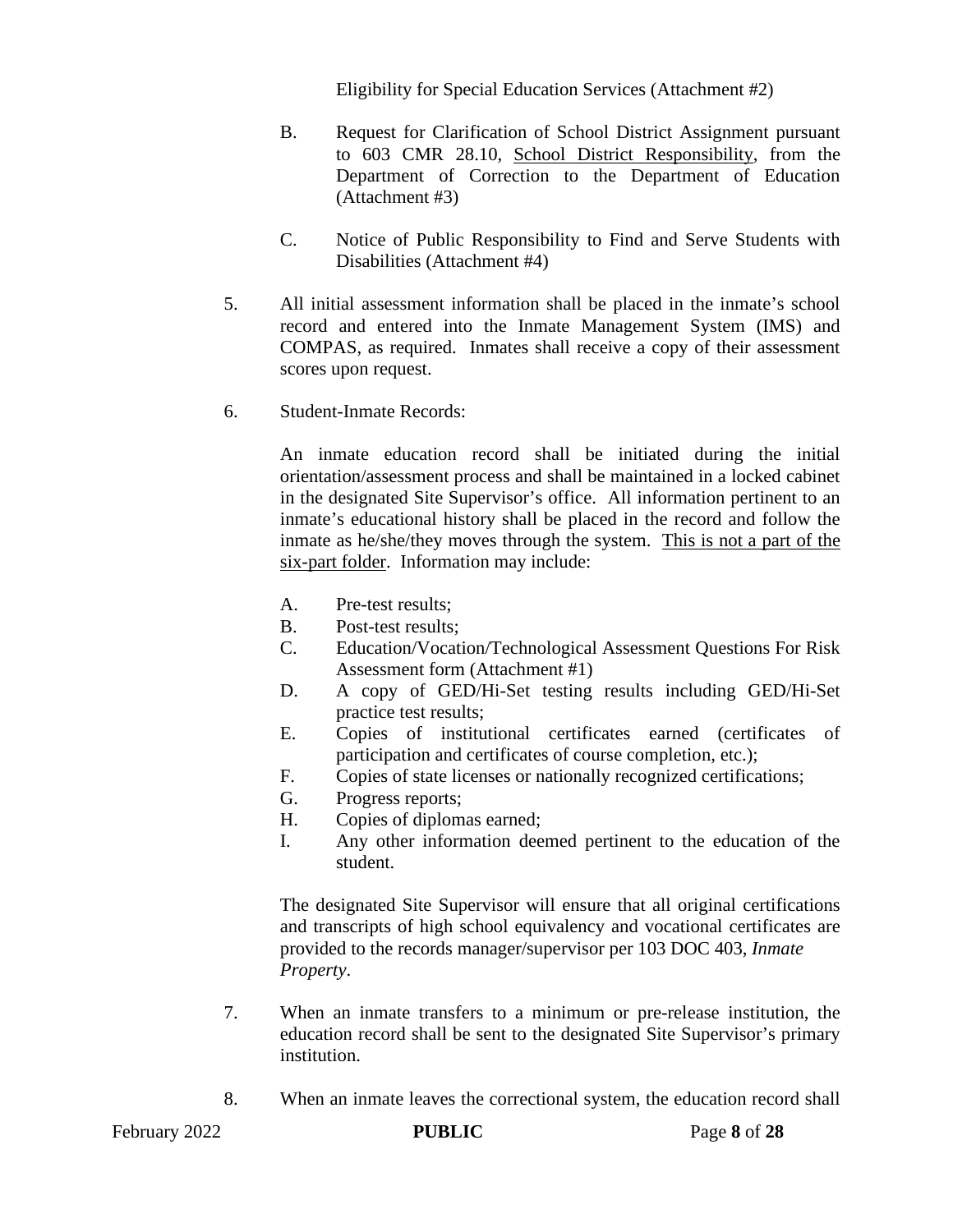be sent to MCI-Cedar Junction to be archived. Records of female offenders shall be archived at MCI-Framingham. The record shall be maintained for seven (7) years and then shall be destroyed in accordance with 103 DOC 158, *Disposal of Outdated Documents*. If an inmate returns within seven (7) years, his/her/their record shall be retrieved and will become active again.

9. The designated Site Supervisor shall ensure the maintenance and security of all education records. Inmates' rights to privacy and confidentiality shall be adhered to in accordance with state and federal laws.

#### **441.04 COUNSELING AND PLACEMENT**

The designated site supervisor or designee is responsible for the appropriate placement of inmates in academic, vocational, and/or technology programs.

- 1. The designated Site Supervisor shall maintain a waitlist for each class by reviewing all COMPAS-generated academic and vocational education referrals and place inmates on the appropriate wait list. The designated Site Supervisor shall call inmates when a space is available for academic classes based on the priority date and sufficient time to complete the course of instruction or to make a significant gain. The designated Site Supervisor may take into consideration additional criteria when filling available slots in grant funded classes and for specialized programming. Priority may be given to inmates under the age of twenty-two (22) or inmates who may be considered to be potentially eligible for special education services as per the Memorandum of Understanding (MOU) between the Department of Education (DOE) and DOC.
- 2. The designated Site Supervisor shall receive, review, and maintain, all inmate education records. The designated Site Supervisor shall review the daily IMS morning report for entry and exit information in order to determine who has come into the institution or who has transferred to another institution. A list of inmates who have left the institution shall be compiled on a weekly basis. The designated Site Supervisor shall review the transferring inmate's education records and collect any educationally pertinent materials for placement in the inmate's education folder before sending the education folder to the appropriate institution.

#### **441.05 ACADEMIC EDUCATION**

- 1. Any inmate who does not have either a high school diploma or a HSE credential shall be referred to the Division by his/her/their Correctional Program Officer.
- 2. Inmates shall be placed in the appropriate academic level based upon TABE scores and assessments so that they may receive the greatest benefit from the educational programs.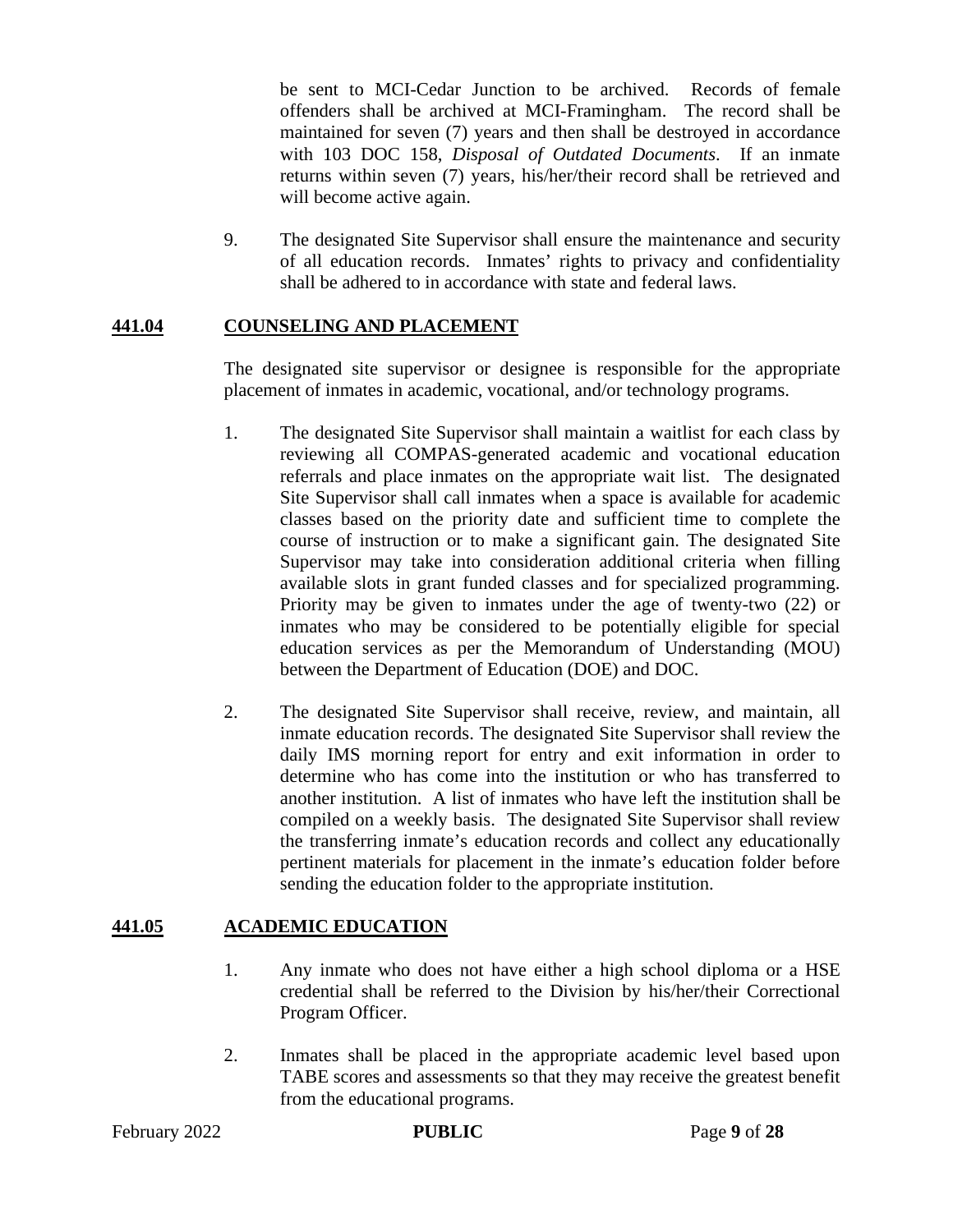- 3. Inmates shall be placed in academic classes based upon their priority date. Inmates, under the age of twenty-one (21) who are potentially eligible for special education services, per the MOU between the DOE and DOC, may be given priority. The Site Supervisor may take into consideration additional criteria when filling available slots in grant funded classes and for specialized programming.
- 4. Once an inmate is enrolled in an education program, consideration shall be given to avoiding the transfer of the inmate from the education program's institution prior to completion of the program unless institution needs dictate otherwise. In cases where a transfer is unavoidable, preference shall be given to the transferring inmate to be placed by the designated Site Supervisor in the appropriate academic class.
- 5. With the exception of Shattuck Hospital Correctional Unit, at each DOC institution, high school equivalency testing shall be offered at no cost to enrolled inmates who demonstrate proficiency through a qualifying test. Special testing accommodations shall be considered on a case by case basis.
- 6. All education programs shall be recognized, certified, and/or licensed, by the DESE or other recognized agency having jurisdiction. Programs up to the completion of high school and/or the high school equivalency shall be available at no cost to the inmates.

### **441.06 COLLEGE PROGRAMS**

The Department of Correction partners with local colleges and universities to provide post-secondary education. Programs are primarily funded through grants or private sources. Any costs associated with the program which are not covered by other sources shall be the responsibility of the inmate. Furthermore, the Division has the authority to receive an inmate's transcript from the college/university whenever warranted.

- 1. Manager of Continuing Education may work with interested programs to provide college programming as available with approval from the Director of Inmate Training and Education
- 2. Correspondence Courses: Inmates may initiate correspondence courses. All costs and responsibilities of the course shall be borne by the inmate. Earned Good Time is not awarded for participating in or successfully completing the correspondence courses. Additionally, inmates are responsible for securing their own approved proctors for correspondence course examinations.
- 3. Students who are at least 18 years of age, are currently enrolled in a college or university, and are associated with an approved tutoring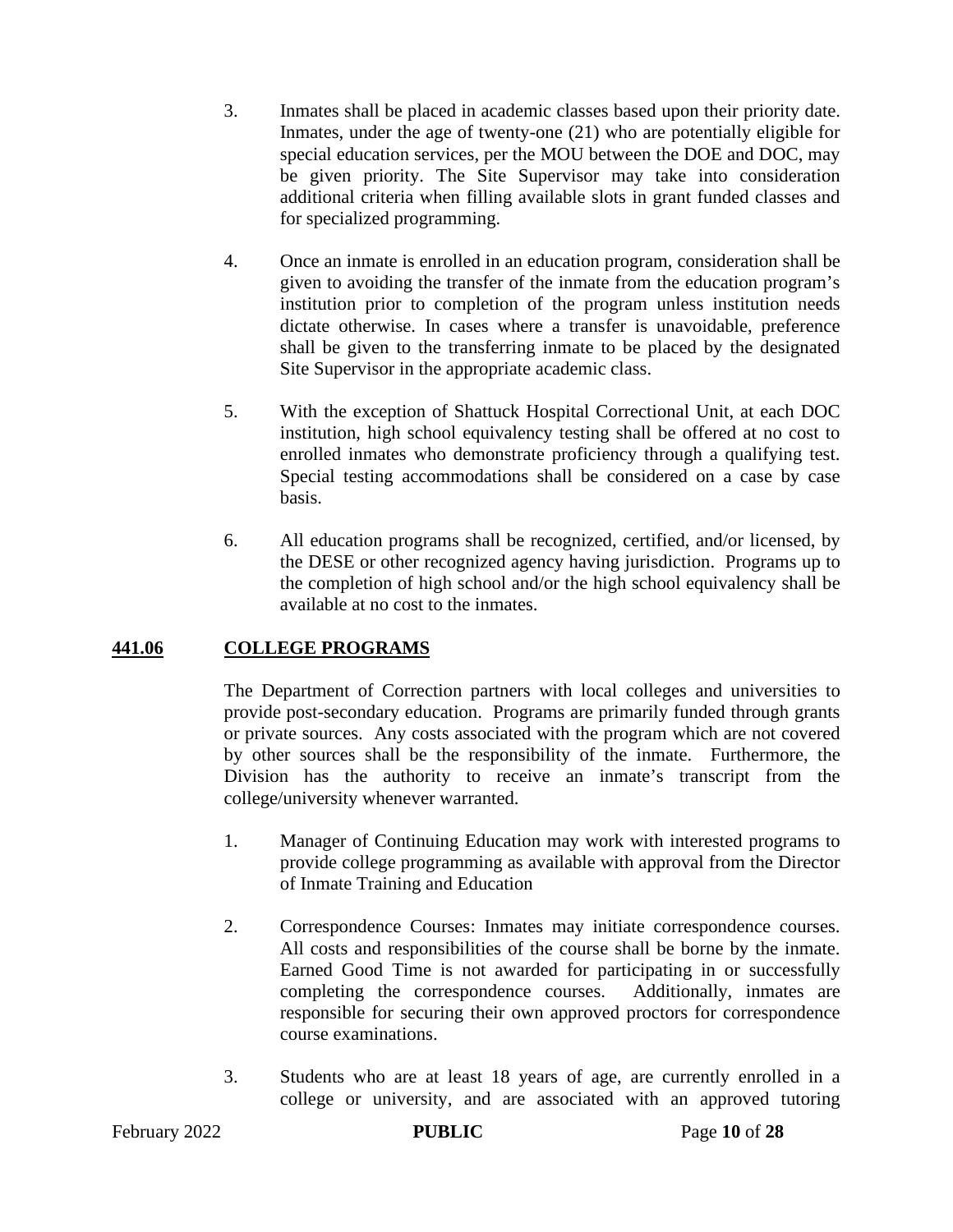program may enter a correctional facility for the purpose of assisting inmates who require academic support within ABE academic classes or post-secondary classes. Before entering a facility, these students must complete the volunteer orientation in accordance with 103 CMR 485, *Volunteers and Volunteer Services*.

4. Students who are at least eighteen (18) years of age, are currently enrolled in a college or university, and have been approved to participate in an "Inside/Out" model post-secondary class, may enter a correctional facility upon completion of the volunteer orientation 103 CMR 485, *Volunteers and Volunteer Services.*

#### **441.07 VOCATIONAL AND TECHNOLOGICAL PROGRAMS**

- 1. The curriculum for vocational/technological programs shall be chosen and/or developed according to nationally recognized standards, credentials, and licenses.
- 2. All core programs shall require a high school diploma or its equivalent prior to placement. The Division will provide a list of available programming (Attachment #6). Grant funded or specialized programs that require concurrent enrollment for academic and vocational/technological classes may allow enrollment without a high school credential.
- 3. Additional qualifications and requirements may be considered for core vocational/technological programs. Literacy skills, reading level, and ability to follow safety guidelines may be considered to determine appropriate placement.
- 4. To adhere to evidence based practices, inmates who score medium/high on the vocational/education section of the risk assessment may be prioritized for placement in vocational/technological programs. Inmates who score low will be placed in programs when available.
- 5. Inmates must have sufficient time to complete the program prior to their release and shall be placed in vocational/technological programs based upon priority date. Additionally, criteria such as prerequisite courses and/or interviews may be considered.
- 6. Once an inmate is enrolled in a vocational/technological program, consideration shall be given to avoiding the transfer of the inmate from the vocational/technological program institution in order to allow the inmate to complete the program unless institution needs dictate otherwise. In the event an inmate is transferred to an institution that offers the same program, the designated Site Supervisor at the receiving site may give the inmate priority when an open slot becomes available so that he/she/they may complete the program.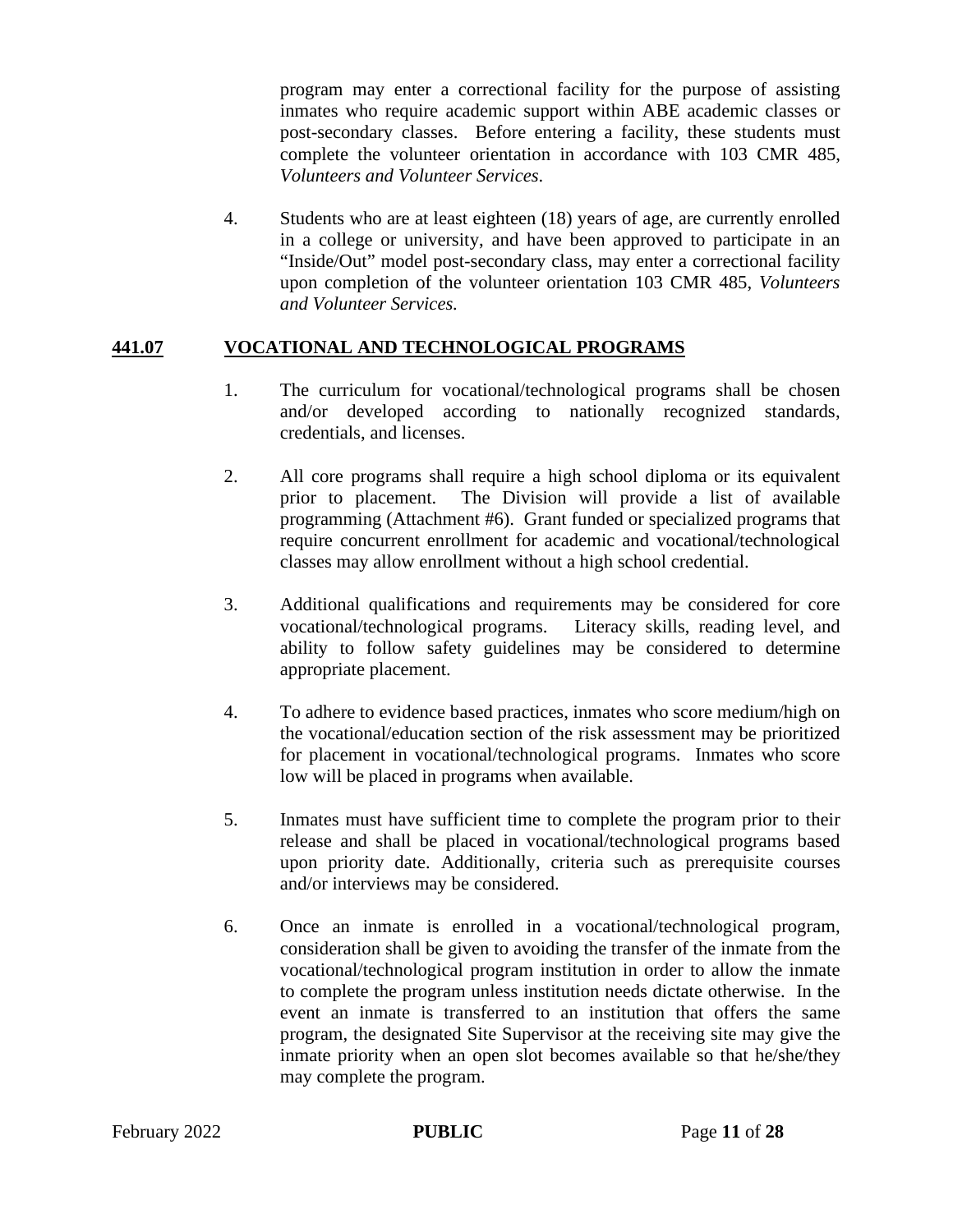7. One slot per class may be set aside for inmates serving a first degree life sentence. An inmate who completes a core vocational/technological program shall not be eligible for another core vocational/technological program unless the waitlist has been exhausted. The designated Site Supervisor shall evaluate each request for another core vocational/technological program on a case by case basis. An inmate who completes a vocational/technological supplemental program may be eligible for enrollment in a core vocational/technological program.

#### **441.08 COLLABORATION WITH MASSACHUSETTS CORRECTIONAL INDUSTRIES (MASSCOR)**

- 1. The Education Division shall collaborate with MassCor to provide additional opportunities for training to inmates who have successfully completed vocational programs. The additional "hands on" component that MassCor can provide will broaden the pathway to viable career opportunities for these inmates.
- 2. The Education Division shall provide a list of inmates who have successfully completed vocational programs to the supervisor of industries at each site where vocational programs are offered.
- 3. Inmates who have successfully completed vocational programs will be highly considered for skilled positions within industries programs.

#### **441.09 PAYING FOR TESTS AND CREDENTIALS**

At the start of any training program, inmates shall be given a course outline and notification of the required fees for the program credential exam. In cases where the inmate is responsible for the cost, he/she/they is expected to complete a Funds Withdrawal Form to cover the cost of the program credential exam prior to enrolling in the class. The cost of all supplemental and short term programming will be the responsibility of the inmate. The cost of the credentials for core vocational/technology programs will be the responsibility of the Department. In the event that an inmate is not able to pass the credentialing exam successfully and wishes to test again, the cost of any additional tests will be the responsibility of the inmate. If an inmate is determined to be indigent, the institution's Inmate Benefit Fund will be utilized to pay for the cost of the program credential exam and license.

#### **441.10 HEARING IMPAIRED OR SIGHT DISABLED INMATES**

Designated Site Supervisors shall work with institution Americans with Disabilities Act (ADA) Coordinators to allow for accommodations, if requested, for hearing impaired and sight disabled inmates. In addition, designated Site Supervisors must notify the Manager of Continuing Education of accommodations and complete the corresponding required paper work.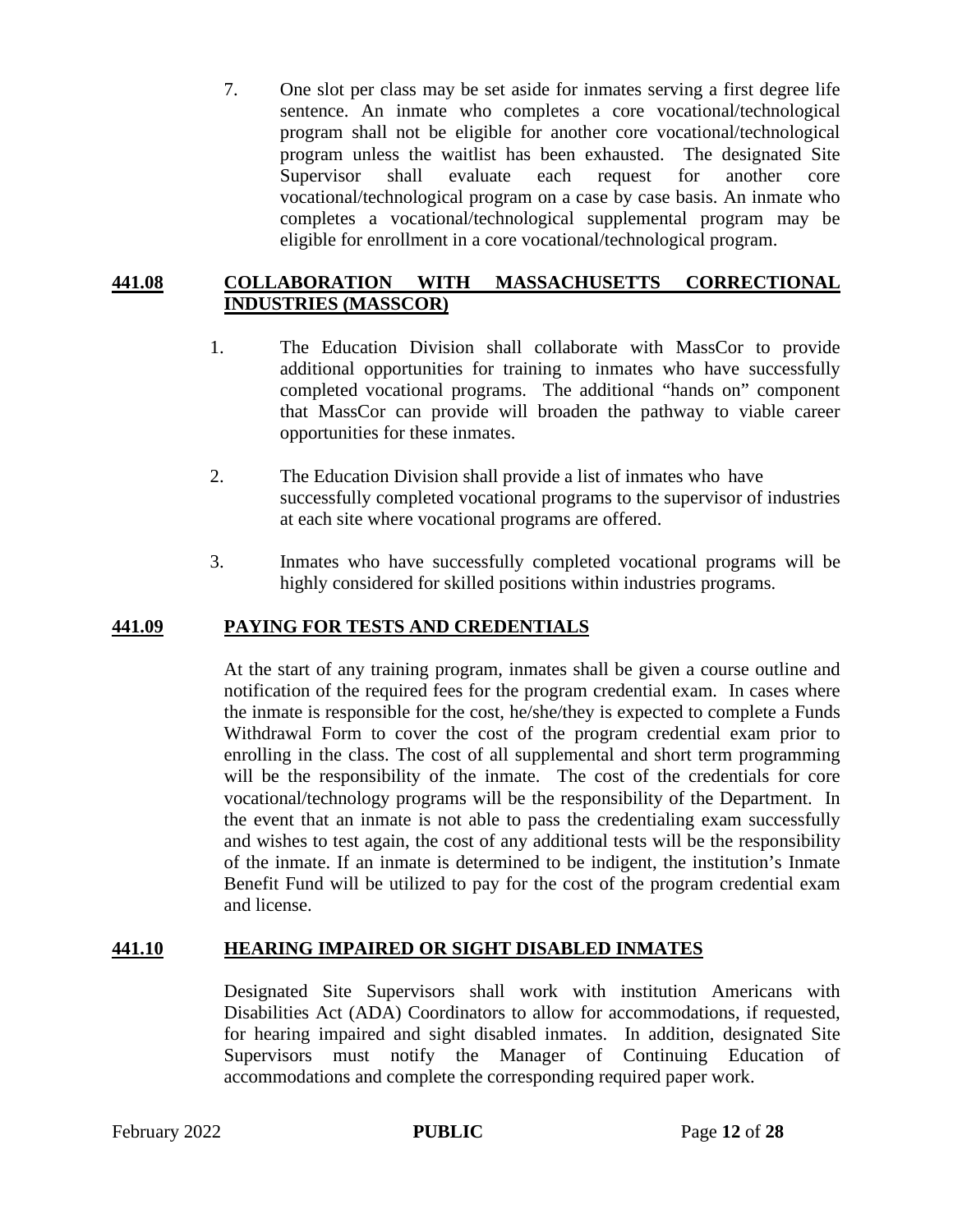#### **441.11 RESTRICTED HOUSING UNITS AND SPECIALIZED HOUSING UNITS**

Inmates in Restricted Housing Units and Specialized Housing Units shall be entitled to education services. The designated Site Supervisor shall arrange for existing education staff to provide services, as needed, based upon the case plan needs of the identified inmates in that unit and staffing availability.

Inmates who have not completed a core vocational programming prior to being placed in Restrictive Housing are eligible for Post-Secondary/Vocational Services in Restrictive Housing. The Site Supervisor will assign existing education staff to provide eight (8) exploratory vocational modules to those designated inmates. Program participation will not exceed two (2) months. Once the inmate completes modules, he/she/they will no longer be eligible for post-secondary vocational services in Restrictive Housing Unit. If an inmate has completed a core vocational program prior to being placed in Restrictive Housing, he/she/they will not be eligible for participation in the Restrictive Housing Unit.

#### **441.12 SHATTUCK HOSPITAL CORRECTIONAL UNIT**

Inmates in Shattuck Hospital Correctional Unit are not eligible to receive educational services, including academic, vocational or technological programs. Inmate training and educational services are restricted due to the nature of Shattuck Hospital as a transient correctional/medical facility where priority is given to treating illness and restricting the spread of disease. Upon returning to the parent institution where the inmate was originally housed, an inmate may be eligible to receive educational services in accordance with this policy.

#### **441.13 EARNED GOOD TIME DEDUCTIONS**

Incentives are provided for educational and/or vocational participation. Awarding of good time is subject to the inmate performing at a satisfactory level and attending classes that are approved by the Deputy Commissioner on a regular basis.

- 1. Satisfactory attendance is defined as monthly attendance of at least eighty percent (80%) of available classes ;
- 2. Each teacher shall determine if an individual inmate is performing at a satisfactory level;
- 3. If performance and attendance criteria are met, the inmate is eligible to earn good time in accordance with 103 CMR 411, *Deduction from Sentence*.
- 4. An inmate may receive a ten (10) day Boost if he/she/they has been in satisfactory attendance at a program and has performed at a satisfactory level, and demonstrates competency in the subject matter, in accordance with 103 CMR 411, *Deduction from Sentence*.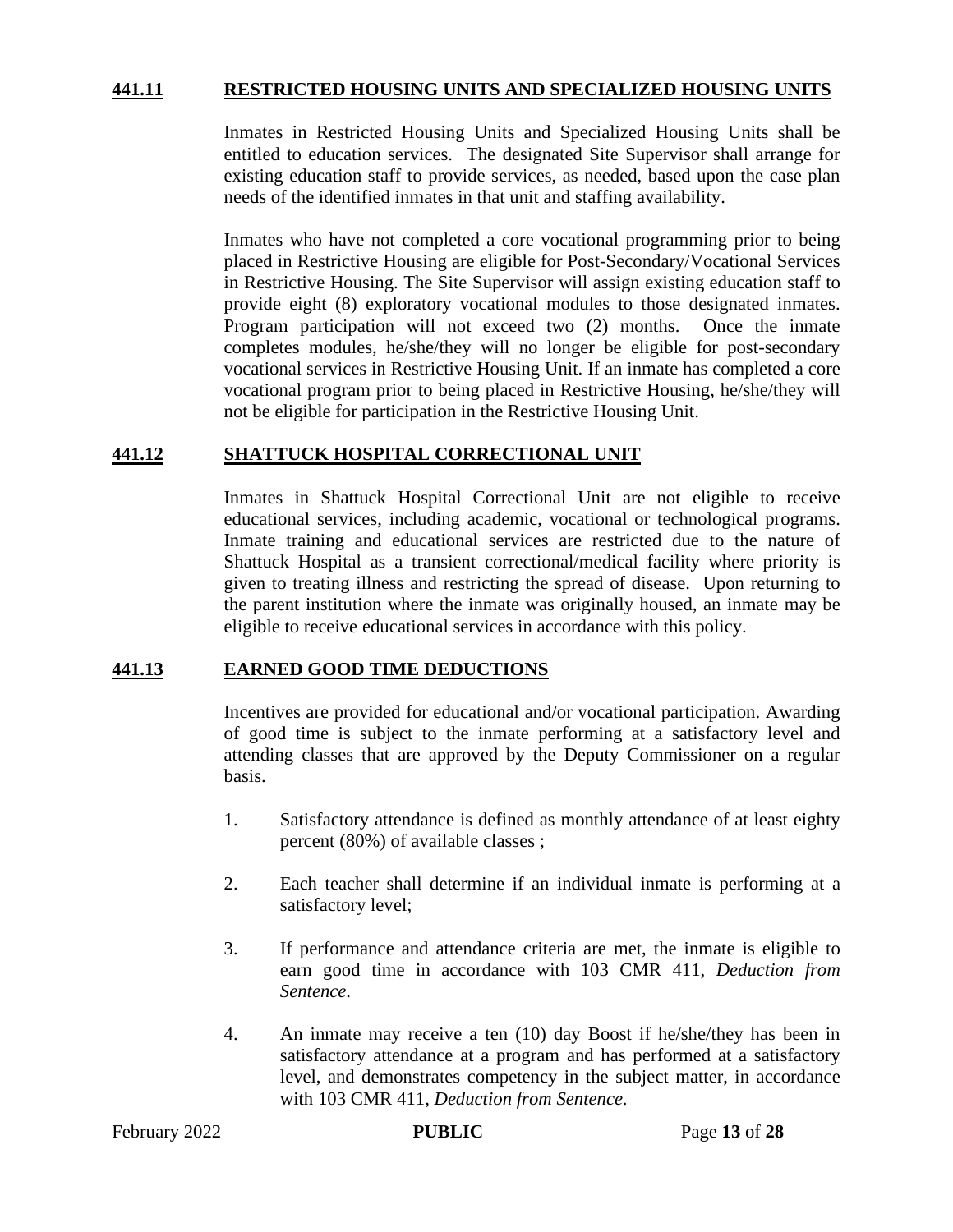# **441.14 ACCOUNTABILITY**

- 1. Reporting
	- A. Teachers/Instructors shall maintain daily attendance rosters on Department prescribed forms, enter daily attendance in IMS, and submit all required documents to the designated Site Supervisor, no later than the last working day end of each month.
	- B. Teachers/Instructors shall enter inmate performance ratings into IMS no later than the last working day of each month. The designated Site Supervisor shall review these records monthly and approve the awarding of good time credits no later than the sixth day of the following month.
	- C. The designated Site Supervisor shall complete an annual report. The report shall include goals for the next year's school improvement plan.
	- D. Every three (3) years, as part of the external evaluation process, the designated Site Supervisor shall complete a self-evaluation of the program and provide it to the external program evaluators. The external program evaluators shall be a minimum of two (2) administrators from other institutions or from the Education Central Office. The evaluation shall detail program strengths and weaknesses approximately one (1) year prior to the institution's ACA (American Correctional Association) accreditation. The report shall include information pertaining to:
		- Instructional leadership;
		- Management & operations;
		- Professional culture:
		- Placement and assessment:
		- Differentiated instruction/curriculum.
- 2. Progress Reports
	- A. The designated Site Supervisor shall ensure that all instructional staff use and maintain standard based progress reports.
	- B. Accountability for student progress shall be measured by using pre- and post-test results and proficiency as recorded in progress reports.
	- C. The standard based progress reports shall be compiled by reviewing the curriculum and listing standards that assess what an inmate should know and be able to do at each instructional level.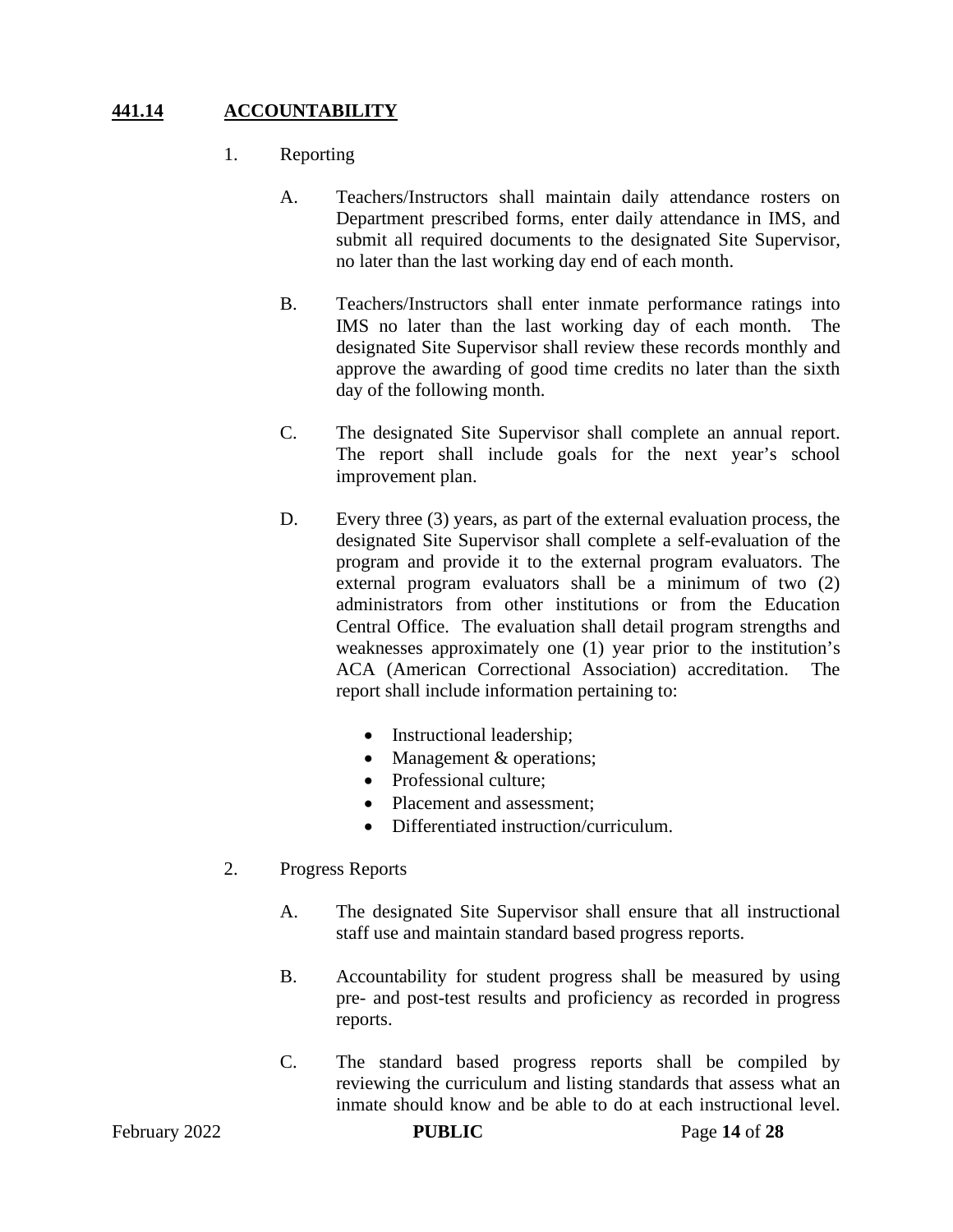Standard based assessments shall be utilized to support student proficiency.

#### **441.15 PERSONNEL**

- 1. Qualifications:
	- A. All academic teachers shall be licensed by DESE.
	- B. All vocational/technology education personnel shall have experience in their respective fields and are certified by DESE or other comparable authority.
- 2. Policies and Practices:

Education personnel policies and practices shall be comparable to those of the local jurisdictions or other appropriate jurisdictions.

#### **441.16 PROGRAM EVALUATION**

The education programs, including academic, vocational and technological programs, shall be assessed against stated objectives of grant programming, interagency agreements, CEA and ACA standards by qualified individuals, professional groups, and/or trade associations. This assessment shall be conducted at least every three (3) years, if funds permit.

#### **441.17 PRE-RELEASE EDUCATION**

Pre-release level inmates may seek educational opportunities in the community. Any pre-release eligible inmate may be approved by the Commissioner for participation in the Education and Training release programs pursuant to M.G.L. c. 124, § 1 (c), (e) & (q), and M.G.L. c. 127, §§ 48, 49 and 49A.

#### **441.18 GRADUATIONS AND RECOGNITION CEREMONIES**

The Department acknowledges the value of recognizing inmate achievement and provides formal recognition of specific accomplishments. Therefore:

- 1. Each full school site shall conduct at least one (1) graduation ceremony each year. The ceremony may include inmates who have achieved a high school credential, obtained a degree, or obtained a vocational or technological license/certification.
- 2. Inmates who have earned a high school equivalency diploma, college degree, or a nationally recognized certification or license, shall be entitled to have a specified number of guests at the ceremony.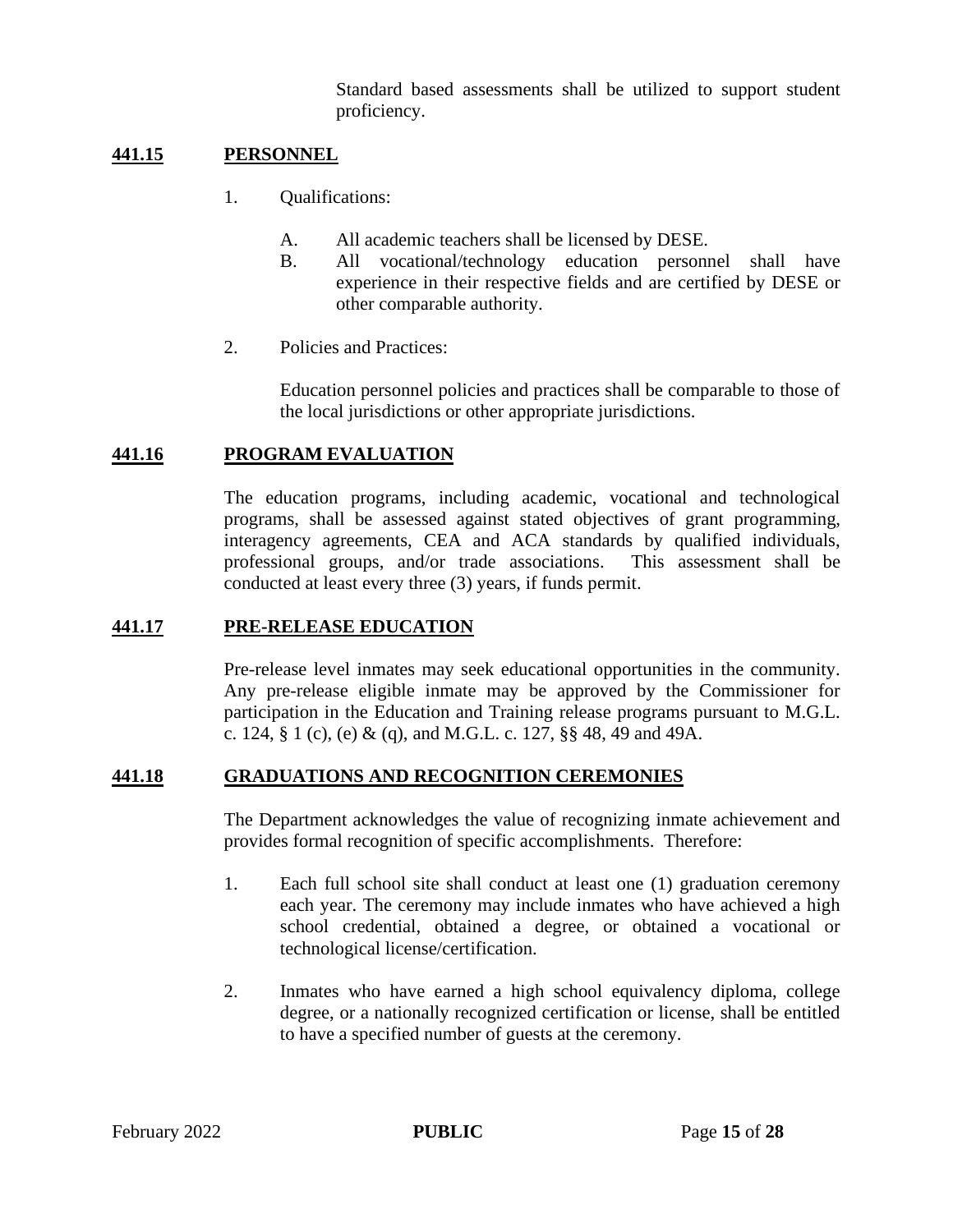# **441.19 ANNUAL REVIEW DATE**

This policy shall be reviewed at least annually from the effective date signed by the Commissioner or designee. The party or parties conducting the review shall develop a memorandum to the Commissioner with a copy to the central policy file indicating revisions, additions, or deletions which shall be included for the Commissioner's approval.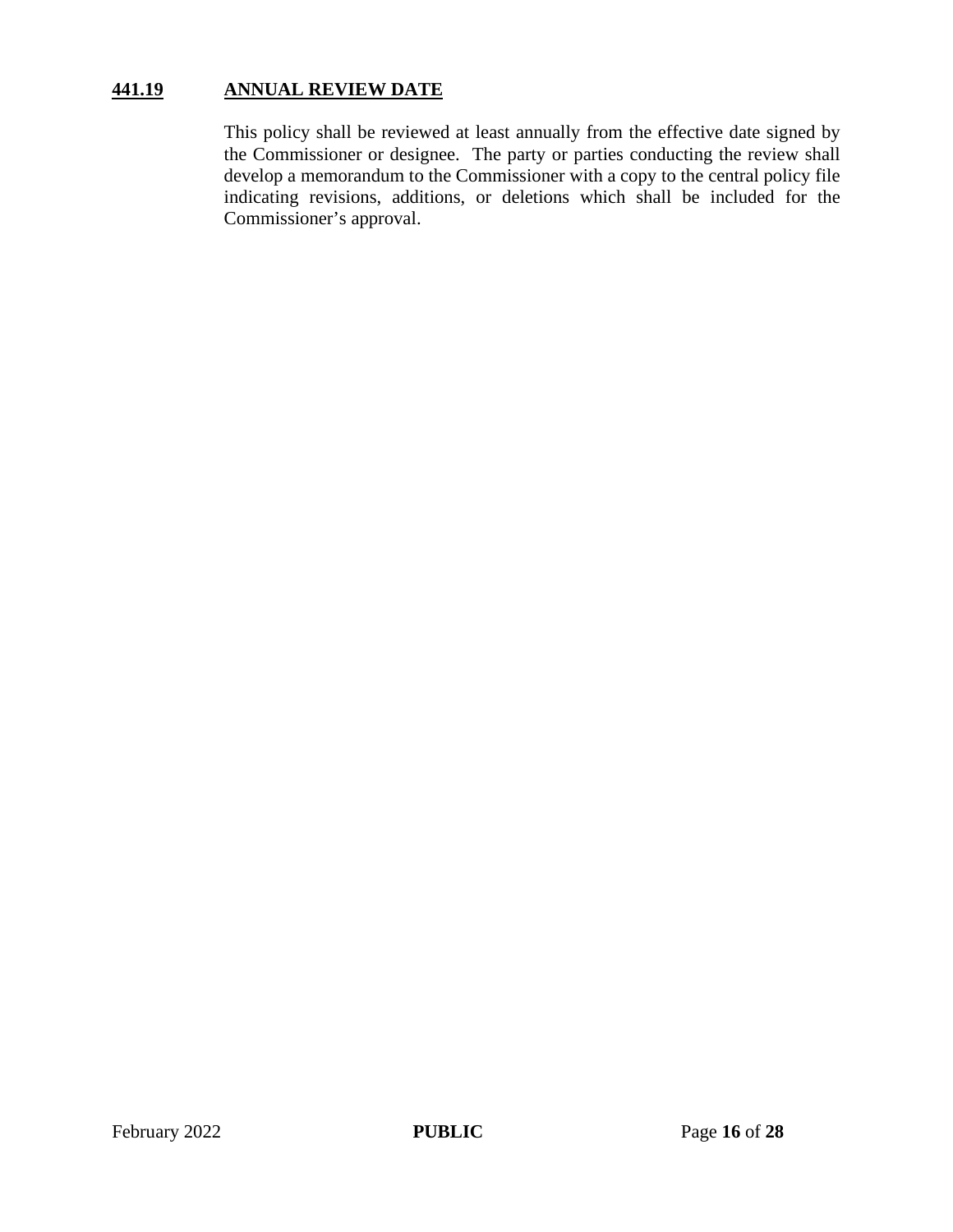#### **MASSACHUSETTS DEPARTMENT OF CORRECTION EDUCATION/VOCATION ASSESSMENT QUESTIONS FOR RISK ASSESSMENT**

| PLEASE PRINT                                                                                                                                                                                                                                                                                                                                                                                                                       | UNIT:                 |               |                                                           |              |              |                 |                 |
|------------------------------------------------------------------------------------------------------------------------------------------------------------------------------------------------------------------------------------------------------------------------------------------------------------------------------------------------------------------------------------------------------------------------------------|-----------------------|---------------|-----------------------------------------------------------|--------------|--------------|-----------------|-----------------|
| Name: $\frac{1}{\text{Last}}$ $\frac{ID# \_ \text{First}}{MI}$ $ID \_ \text{First}$ $ID \_ \text{First}$ $ID \_ \text{First}$ $ID \_ \text{First}$ $ID \_ \text{First}$ $ID \_ \text{First}$ $ID \_ \text{First}$ $ID \_ \text{First}$ $ID \_ \text{First}$ $ID \_ \text{First}$ $ID \_ \text{First}$ $ID \_ \text{First}$ $ID \_ \text{First}$ $ID \_ \text{First}$ $ID \_ \text{First}$ $ID \_ \text{First}$ $ID \_ \text{First$ |                       |               |                                                           |              |              |                 |                 |
|                                                                                                                                                                                                                                                                                                                                                                                                                                    |                       |               |                                                           |              |              |                 |                 |
| Date of birth: /// __ Age: __ Race:                                                                                                                                                                                                                                                                                                                                                                                                |                       |               |                                                           |              |              |                 |                 |
| Language at Birth: Current spoken language: Current spoken language:                                                                                                                                                                                                                                                                                                                                                               |                       |               |                                                           |              |              |                 |                 |
| Do you have a high school diploma? NO YES                                                                                                                                                                                                                                                                                                                                                                                          |                       |               |                                                           | A GED/HISET? |              | N <sub>O</sub>  | <b>YES</b>      |
| Were you incarcerated when you received your GED/HiSET or High School Diploma? NO YES                                                                                                                                                                                                                                                                                                                                              |                       |               |                                                           |              |              |                 |                 |
| If you have your GED/Hi-SET, where did you get it?                                                                                                                                                                                                                                                                                                                                                                                 |                       |               |                                                           |              |              |                 |                 |
| Name of Testing Center                                                                                                                                                                                                                                                                                                                                                                                                             | <b>Street Address</b> |               | City                                                      |              |              | State, Zip Code |                 |
| If you do not have your GED/HiSET, have you ever taken the GED/HiSET test? NO                                                                                                                                                                                                                                                                                                                                                      |                       |               |                                                           |              |              |                 | <b>YES</b>      |
| Program                                                                                                                                                                                                                                                                                                                                                                                                                            | $\overline{C}$ ity    |               | State                                                     |              |              |                 | When            |
| Were you in special education classes in school?                                                                                                                                                                                                                                                                                                                                                                                   |                       |               | N <sub>O</sub><br><b>YES</b>                              |              |              |                 |                 |
| What was your usual grade in high school? (Circle one ONLY)<br>B<br>A<br>$\mathbf C$                                                                                                                                                                                                                                                                                                                                               | D<br>E/F              |               | <b>DID NOT ATTEND</b>                                     |              |              |                 |                 |
| Were you ever suspended or expelled from school?                                                                                                                                                                                                                                                                                                                                                                                   |                       |               | N <sub>O</sub>                                            | <b>YES</b>   |              |                 |                 |
| Did you ever repeat a grade?                                                                                                                                                                                                                                                                                                                                                                                                       | N <sub>O</sub>        | <b>YES</b>    |                                                           |              |              |                 |                 |
| What is the name of the last high school you attended?                                                                                                                                                                                                                                                                                                                                                                             |                       |               |                                                           |              |              |                 |                 |
| Name of High School                                                                                                                                                                                                                                                                                                                                                                                                                | <b>Street Address</b> |               | City                                                      |              |              |                 | State, Zip Code |
| What was the last grade that you completed in school?                                                                                                                                                                                                                                                                                                                                                                              |                       |               |                                                           |              |              |                 |                 |
| 2<br>3<br>$\overline{4}$<br>$\mathbf{1}$                                                                                                                                                                                                                                                                                                                                                                                           | 6<br>$\mathfrak{S}$   | $\tau$        | 9<br>8                                                    | 10           | 11           | 12              |                 |
| Did you attend college?                                                                                                                                                                                                                                                                                                                                                                                                            | N <sub>O</sub>        | <b>YES</b>    |                                                           |              |              |                 |                 |
| Name of College                                                                                                                                                                                                                                                                                                                                                                                                                    |                       | City          |                                                           |              | <b>State</b> |                 |                 |
| Degree/Program_                                                                                                                                                                                                                                                                                                                                                                                                                    |                       |               | Last Year Completed 1 2 3 4<br><b>COMPLETE OTHER SIDE</b> |              |              |                 |                 |
| February 2022                                                                                                                                                                                                                                                                                                                                                                                                                      |                       | <b>PUBLIC</b> |                                                           |              |              | Page 17 of 28   |                 |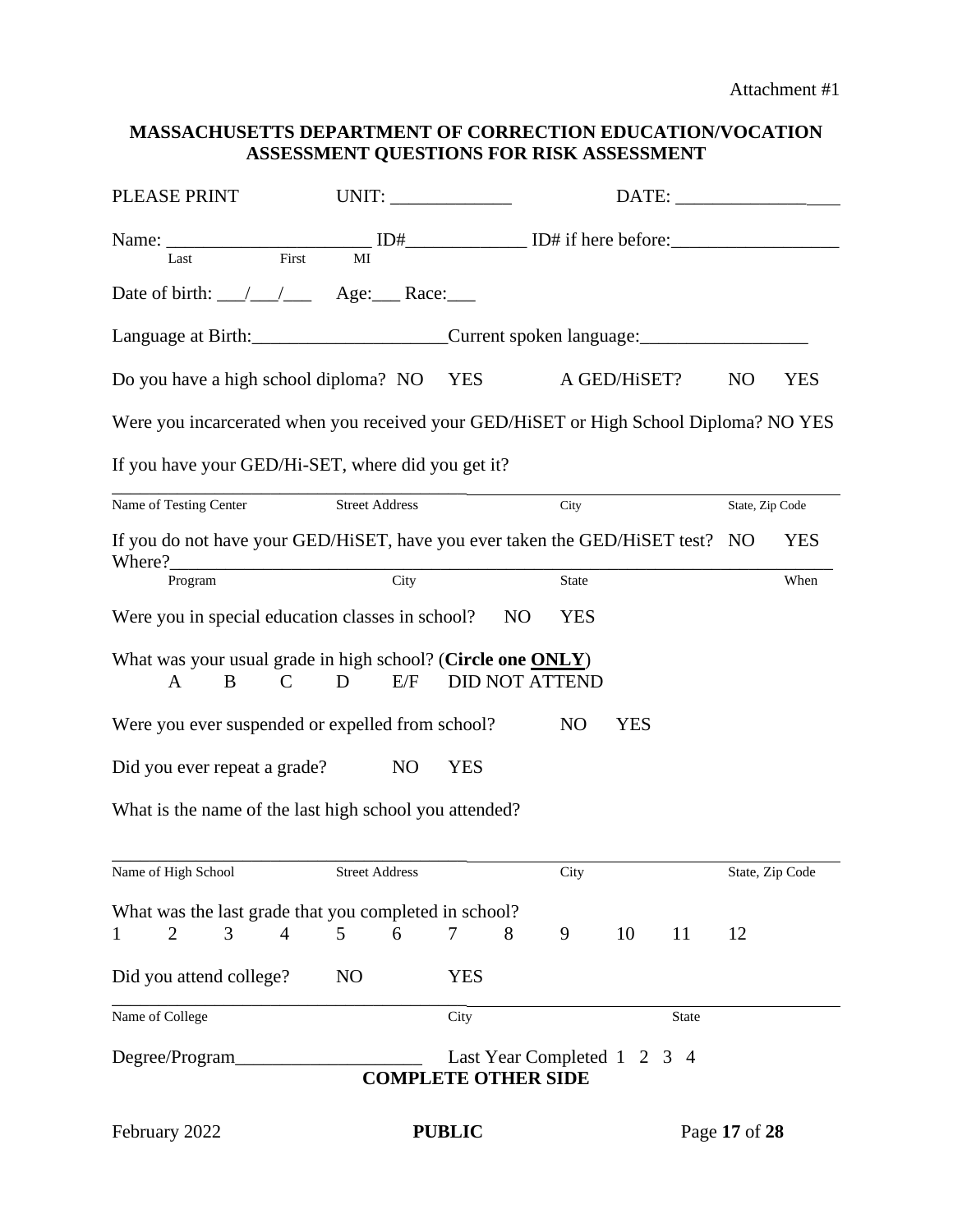Are you job ready (skilled, semi-skilled, or professional skilled)? NO YES UNSURE

What are your current plans for employment?

#### NO EMPLOYMENT PLAN RETURN TO PREVIOUS EMPLOYER HAVE FIRM JOB OFFER (OTHER THAN PREVIOUS EMPLOYER) HAVE EMPLOYMENT ASSURANCE LETTER UNABLE TO WORK OR RETIRED **OTHER**

| Do you face employability problems upon release? NO                                      |     | <b>YES</b> | <b>UNSURE</b> |
|------------------------------------------------------------------------------------------|-----|------------|---------------|
| Will you have any financial problems upon release? NO                                    |     | <b>YES</b> | <b>UNSURE</b> |
| Did you have a job prior to this incarceration?                                          | NO. | <b>YES</b> |               |
| Do you have a skill, trade, or profession at which you usually find work? NO             |     |            | <b>YES</b>    |
| Can you verify the employer or school attended prior to your incarceration? NO           |     |            | <b>YES</b>    |
| In the 12 months before this incarceration, how much time did you work or attend school? |     |            |               |

12 months full time 12 months part time 6+ months full time 0 to 6 months part time/full time

Right now, do you feel you need more training in a new job or career skill? NO YES

Right now, if you were to get a good job, how would you rate your chance of being successful?

GOOD FAIR POOR

Thinking of your financial situation prior to this incarceration, how hard was it for you to find a job ABOVE minimum wage compared to others?

| <b>EASIER</b><br>SAME | <b>HARDER</b> | <b>MUCH HARDER</b> |
|-----------------------|---------------|--------------------|
|-----------------------|---------------|--------------------|

Are you interested in educational programming opportunities while you are incarcerated?

NO YES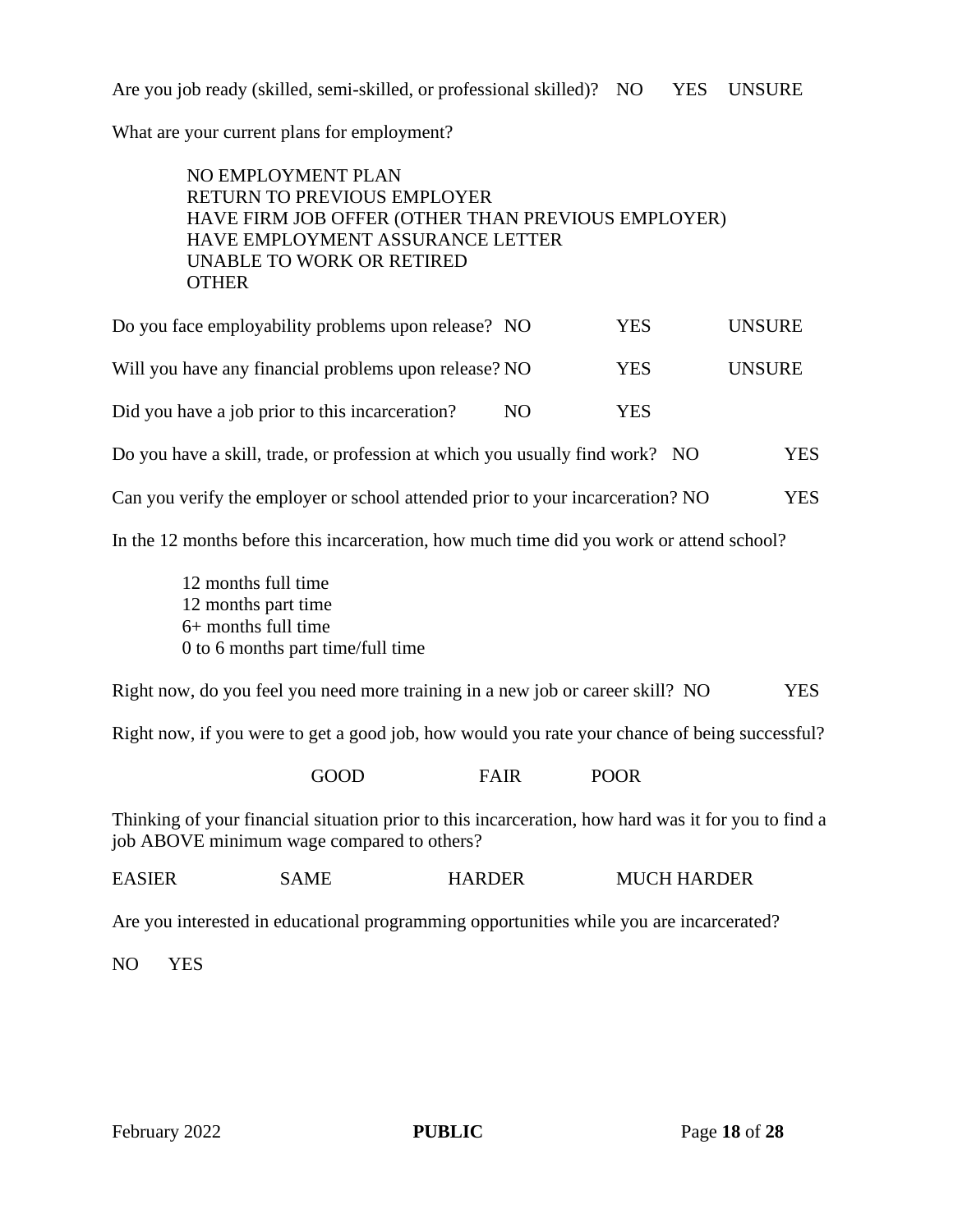| <b>CONSENT FORM FOR ADULT INMATES</b>                                 |  |
|-----------------------------------------------------------------------|--|
| Seeking a Determination of Eligibility for Special Education Services |  |

| <b>Signature of Inmate</b>                                                      | <b>Date</b>                                                                                                                                                                                                                                                                                                                                                                                                                                                                                                                              |
|---------------------------------------------------------------------------------|------------------------------------------------------------------------------------------------------------------------------------------------------------------------------------------------------------------------------------------------------------------------------------------------------------------------------------------------------------------------------------------------------------------------------------------------------------------------------------------------------------------------------------------|
| may be relevant to my receipt of special education services.                    | I would like to be evaluated for eligibility for special education and to receive special<br>education services if I am determined to be eligible. I have read and I understand all<br>of the information in this Consent Form. I knowingly and voluntarily agree to allow<br>the Department of Correction to share with the Department of Education and the<br>responsible public school district the following: my name, age, the DOC facility in<br>which I reside, sentence, anticipated release date and any other information that |
|                                                                                 | If I am found eligible or the district has opted to accept my continued eligibility, I<br>understand I will be given the opportunity to participate in the Team meeting to<br>develop my Individual Education Program (IEP) for services at this facility and I will<br>be given the choice to consent to services or to refuse services proposed on the<br>IEP. I understand that I will receive only those services to which I consent.                                                                                                |
| continued eligibility for special education without an evaluation at this time. | I understand also that the public school district has the option of accepting my                                                                                                                                                                                                                                                                                                                                                                                                                                                         |
|                                                                                 | I understand that the public school district has the right to evaluate me to determine<br>if I have a disability that is interfering with my ability to make effective educational<br>progress and which requires specially designed instruction. I understand I will<br>receive the evaluation information and have the opportunity to participate in a Team<br>meeting to discuss those results and determine if I am eligible for special education.                                                                                  |
| education services.                                                             | I understand that I must cooperate in providing personal information so that the<br>appropriate public school district is notified of my incarceration at this facility and has<br>an opportunity to evaluate me to determine if I am still eligible to receive special                                                                                                                                                                                                                                                                  |
| which I was enrolled.                                                           | I assert that I DID receive special education services, or was found eligible to<br>receive special education services, in the most recent educational placement in                                                                                                                                                                                                                                                                                                                                                                      |
| while incarcerated.                                                             |                                                                                                                                                                                                                                                                                                                                                                                                                                                                                                                                          |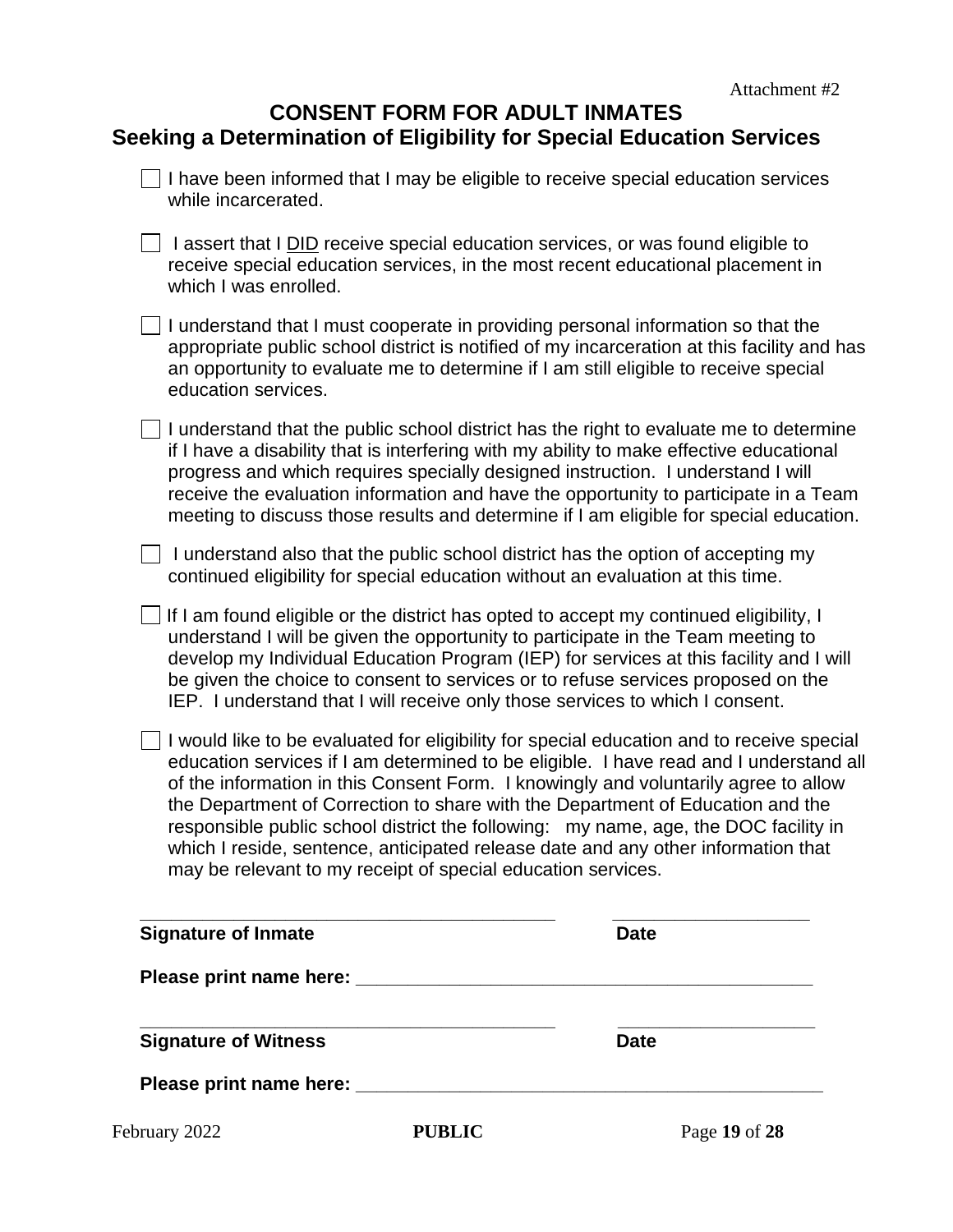#### **REQUEST FOR CLARIFICATION OF ASSIGNMENT OF SCHOOL DISTRICT RESPONSIBILITY**

#### **UNDER 603 CMR 28.10**

**Please type or print clearly.**

| LEA ASSIGNMENT APPLICANT INFORMATION |                               |  |  |
|--------------------------------------|-------------------------------|--|--|
| Name:                                | <b>Title:</b> (if applicable) |  |  |
| Agency/Organization: (if applicable) | <b>Address:</b>               |  |  |
| Email:                               | Phone:                        |  |  |

| <b>STUDENT INFORMATION</b>                                                                                                                                         |                                                  |                                       |                                        |  |
|--------------------------------------------------------------------------------------------------------------------------------------------------------------------|--------------------------------------------------|---------------------------------------|----------------------------------------|--|
| Name:                                                                                                                                                              |                                                  |                                       |                                        |  |
| DOB:                                                                                                                                                               |                                                  | <b>Gender:</b>    M   F    Non-Binary |                                        |  |
| <b>Current Residence</b>                                                                                                                                           |                                                  |                                       |                                        |  |
| Name of Current Residence, Institution, Facility,<br>OR Foster Parents/Relative and relationship:                                                                  |                                                  | <b>Address:</b>                       |                                        |  |
| <b>Current Residence Type:</b><br>DCF Foster Placement     Yes     No<br>Non-DCF Group<br>Home<br>Residential School   Relative's Home (parent or other)<br>Other: |                                                  |                                       |                                        |  |
| <b>Date Placed in Residence:</b><br><b>List All Funding Agencies:</b>                                                                                              |                                                  |                                       |                                        |  |
| <b>Current School Attendance</b>                                                                                                                                   |                                                  |                                       |                                        |  |
| <b>ESSA Best Interest Determination for Students in DCF Foster Care</b>                                                                                            |                                                  |                                       |                                        |  |
| Is the student continuing to attend<br>the school of origin?                                                                                                       | *Has the required best<br>interest determination |                                       | <b>Current district of Enrollment:</b> |  |
| Yes<br>$No*$                                                                                                                                                       | meeting been held?<br>Yes                        | $No**$                                | <b>Date Of Enrollment:</b>             |  |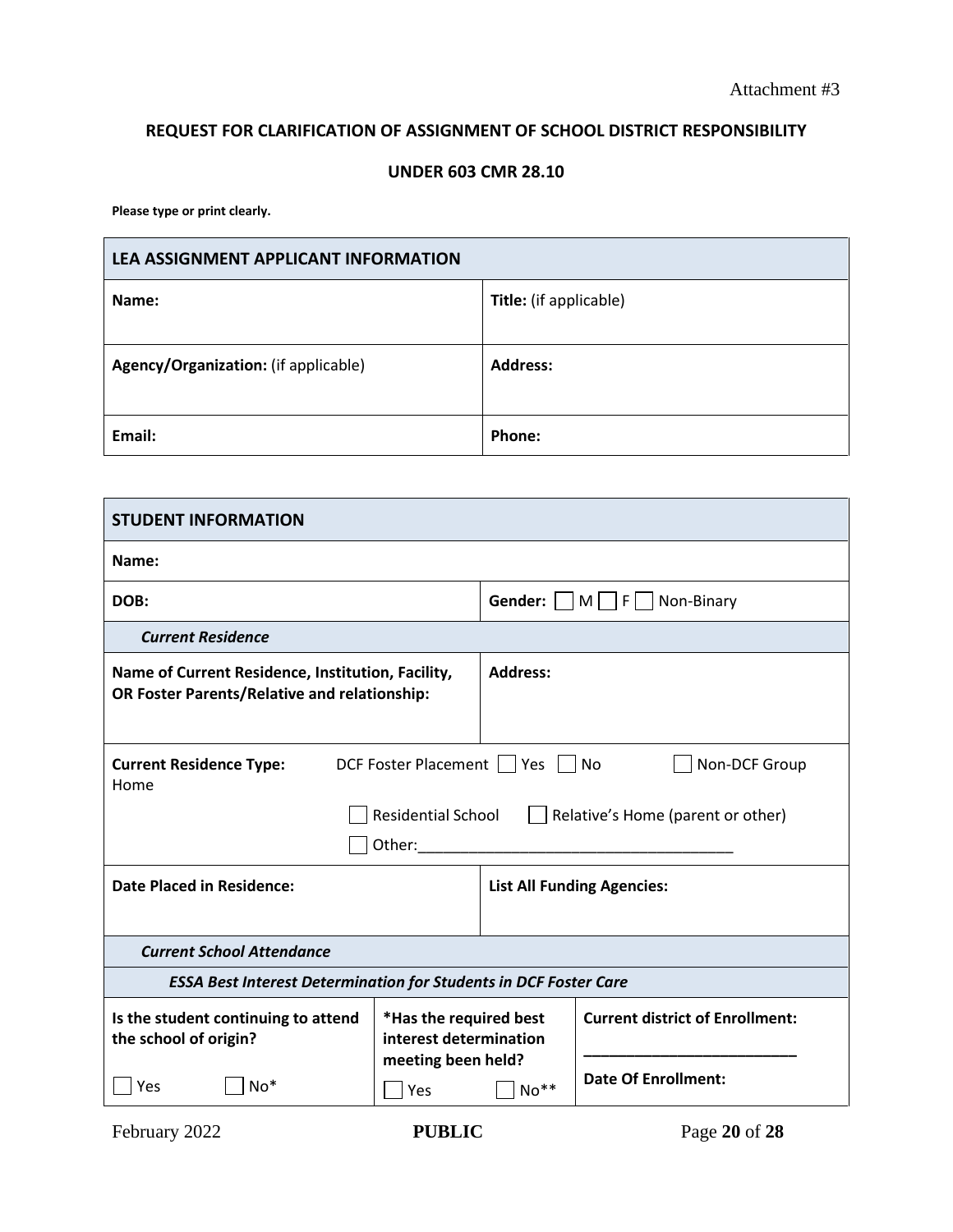| <b>STUDENT INFORMATION</b>    |  |  |  |  |
|-------------------------------|--|--|--|--|
| * DESE and DCF joint guidance |  |  |  |  |
|                               |  |  |  |  |

**\*ESSA requires that foster care students continue to attend their school of origin, unless after a collaborative decision-making process it is determined to be in the student's best interest to enroll in and attend school in the district in which a foster care provider or facility is located (if different).**

**\*\*After the best interest determination, requests for clarification of school district responsibility for a student's special education services can be directed to DESE's Office of Special Education Policy and Planning.**

| <b>STUDENT INFORMATION - continued</b>                      |                                                            |  |
|-------------------------------------------------------------|------------------------------------------------------------|--|
| <b>Current School Information</b>                           |                                                            |  |
| <b>Current School of Attendance:</b>                        | <b>Address:</b>                                            |  |
|                                                             |                                                            |  |
| Date Began:                                                 | <b>List All Funding Agencies:</b>                          |  |
| <b>Educational Placement - See IEP PL 1:</b>                |                                                            |  |
| Full Inclusion Program<br>Classroom                         | Partial Inclusion Program<br><b>Substantially Separate</b> |  |
| Separate Day School -                                       | $\vert$ Residential School                                 |  |
| public   private                                            |                                                            |  |
| Student Residence and Enrollment History - Previous 3 years |                                                            |  |
| <b>Residence - Type and Address</b>                         | School of Attendance - Name and Address                    |  |
|                                                             |                                                            |  |
| Date From / Date To:                                        | Date From / Date To:                                       |  |
|                                                             | <b>District of Enrollment:</b>                             |  |
| <b>Residence - Type and Address</b>                         | School of Attendance - Name and Address                    |  |
|                                                             |                                                            |  |
| Date From / Date To:                                        |                                                            |  |
|                                                             | Date From / Date To:                                       |  |
|                                                             | <b>District of Enrollment:</b>                             |  |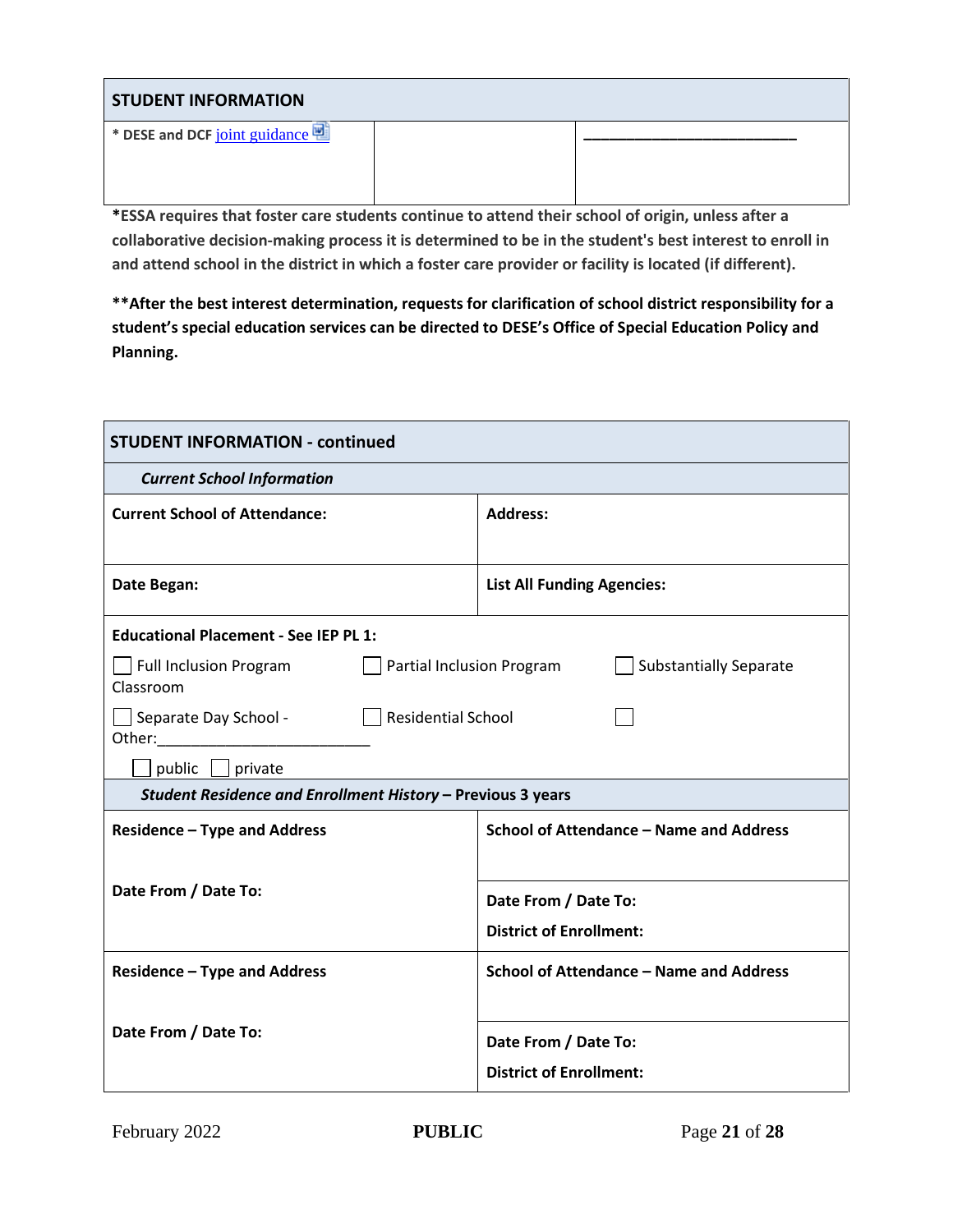| <b>STUDENT INFORMATION - continued</b> |                                         |
|----------------------------------------|-----------------------------------------|
| <b>Residence - Type and Address</b>    | School of Attendance – Name and Address |
| Date From / Date To:                   |                                         |
|                                        | Date From / Date To:                    |
|                                        | <b>District of Enrollment:</b>          |
| <b>Residence – Type and Address</b>    | School of Attendance – Name and Address |
|                                        |                                         |
| Date From / Date To:                   | Date From / Date To:                    |
|                                        | <b>District of Enrollment:</b>          |
| <b>Residence – Type and Address</b>    | School of Attendance – Name and Address |
|                                        |                                         |
|                                        | Date From / Date To:                    |
| Date From / Date To:                   | <b>District of Enrollment:</b>          |

**Please attach additional documentation, if necessary.**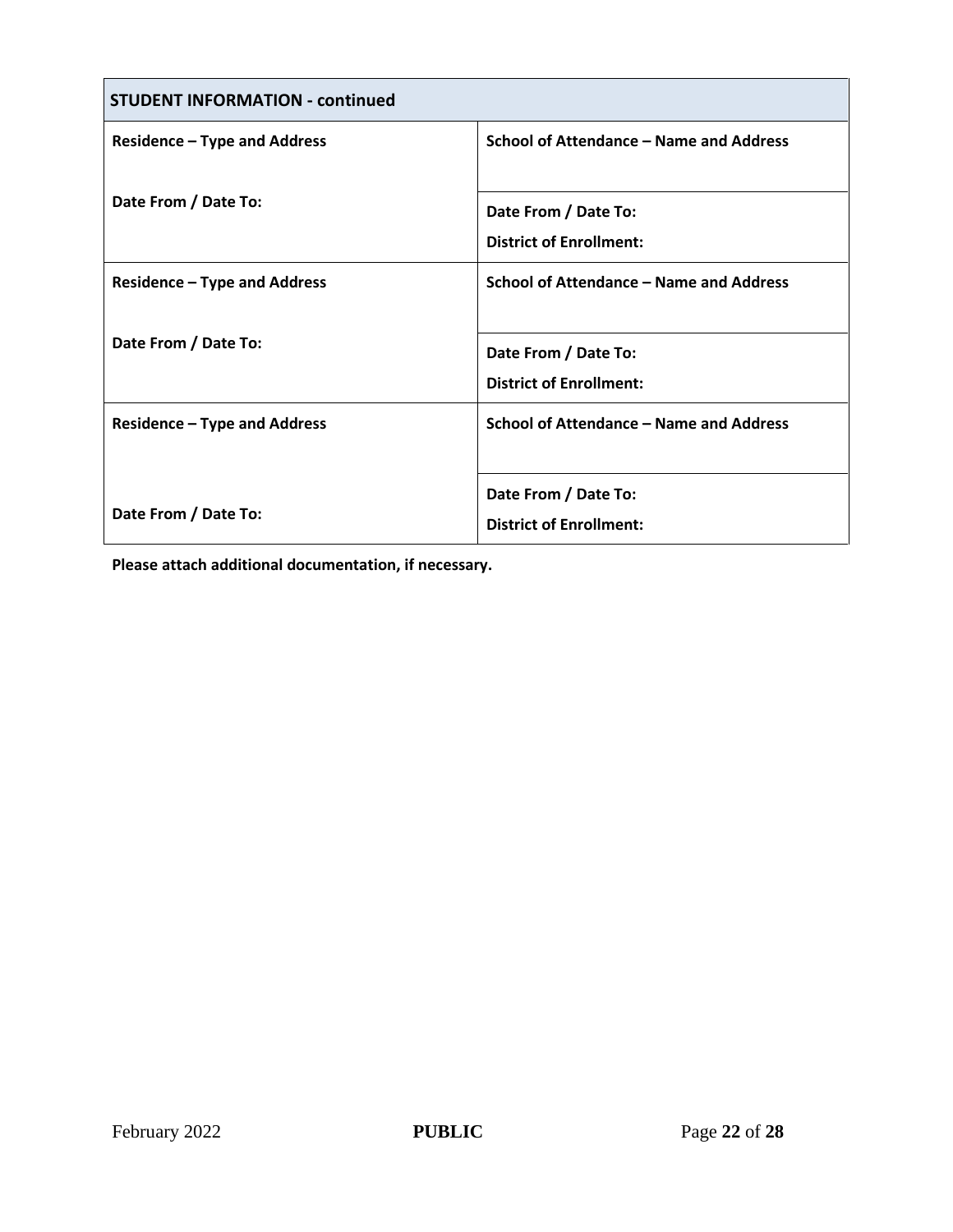| <b>PARENT INFORMATION</b>                                                                                   |                                                                                                                                                  |
|-------------------------------------------------------------------------------------------------------------|--------------------------------------------------------------------------------------------------------------------------------------------------|
| <b>PARENT 1</b>                                                                                             |                                                                                                                                                  |
| Name:                                                                                                       | Biological<br>Adoptive                                                                                                                           |
| $Yes \nightharpoonup No$<br>Deceased?<br>If yes, date:<br>If yes, address at time of death:                 | <b>Rights surrendered or terminated?</b>   Yes<br>$\overline{\phantom{a}}$ No<br>If yes, date:<br>If yes, address at time termination of rights: |
| Parent 1 Residence History - at least three years, starting with current residence. Please explain<br>gaps. |                                                                                                                                                  |
| <b>Address:</b>                                                                                             | Date From / Date To:                                                                                                                             |
| <b>Address:</b>                                                                                             | Date From / Date To:                                                                                                                             |
| <b>Address:</b>                                                                                             | Date From / Date To:                                                                                                                             |
| <b>Address:</b>                                                                                             | Date From / Date To:                                                                                                                             |
| <b>Address:</b>                                                                                             | Date From / Date To:                                                                                                                             |
| <b>Address:</b>                                                                                             | Date From / Date To:                                                                                                                             |

**Please attach additional documentation, if necessary.**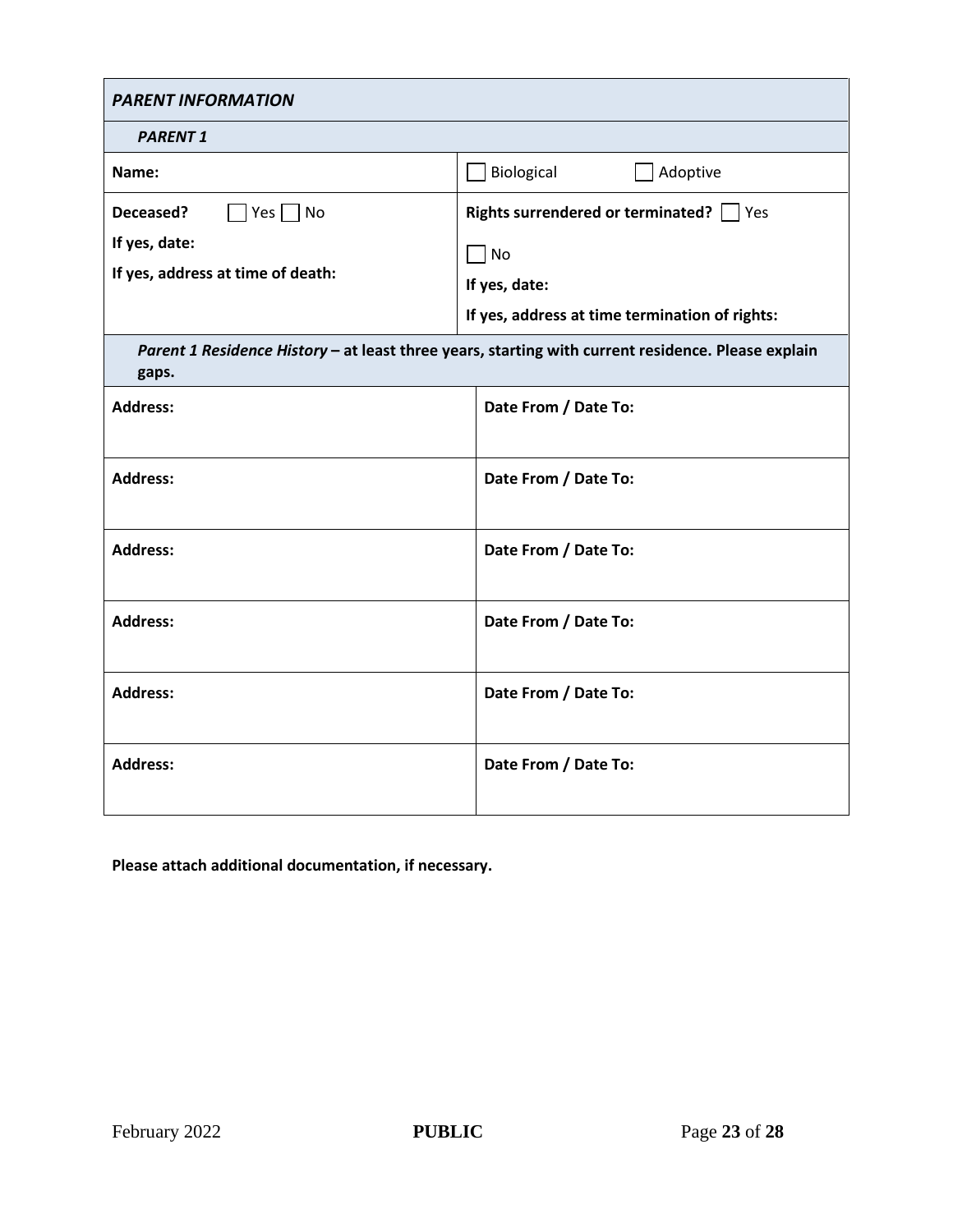| <b>PARENT INFORMATION</b>                                                                                   |                                                                                                                         |
|-------------------------------------------------------------------------------------------------------------|-------------------------------------------------------------------------------------------------------------------------|
| <b>PARENT 2</b>                                                                                             |                                                                                                                         |
| Name:                                                                                                       | Biological<br>Adoptive                                                                                                  |
| Deceased? Yes<br>∏No<br>If yes, date:<br>If yes, address at time of death:                                  | Rights surrendered or terminated?   Yes<br>$\Box$ No<br>If yes, date:<br>If yes, address at time termination of rights: |
| Parent 2 Residence History - at least three years, starting with current residence. Please explain<br>gaps. |                                                                                                                         |
| <b>Address:</b>                                                                                             | Date From / Date To:                                                                                                    |
| <b>Address:</b>                                                                                             | Date From / Date To:                                                                                                    |
| <b>Address:</b>                                                                                             | Date From / Date To:                                                                                                    |
| <b>Address:</b>                                                                                             | Date From / Date To:                                                                                                    |
| <b>Address:</b>                                                                                             | Date From / Date To:                                                                                                    |
| <b>Address:</b>                                                                                             | Date From / Date To:                                                                                                    |

**Please attach additional documentation, if necessary.**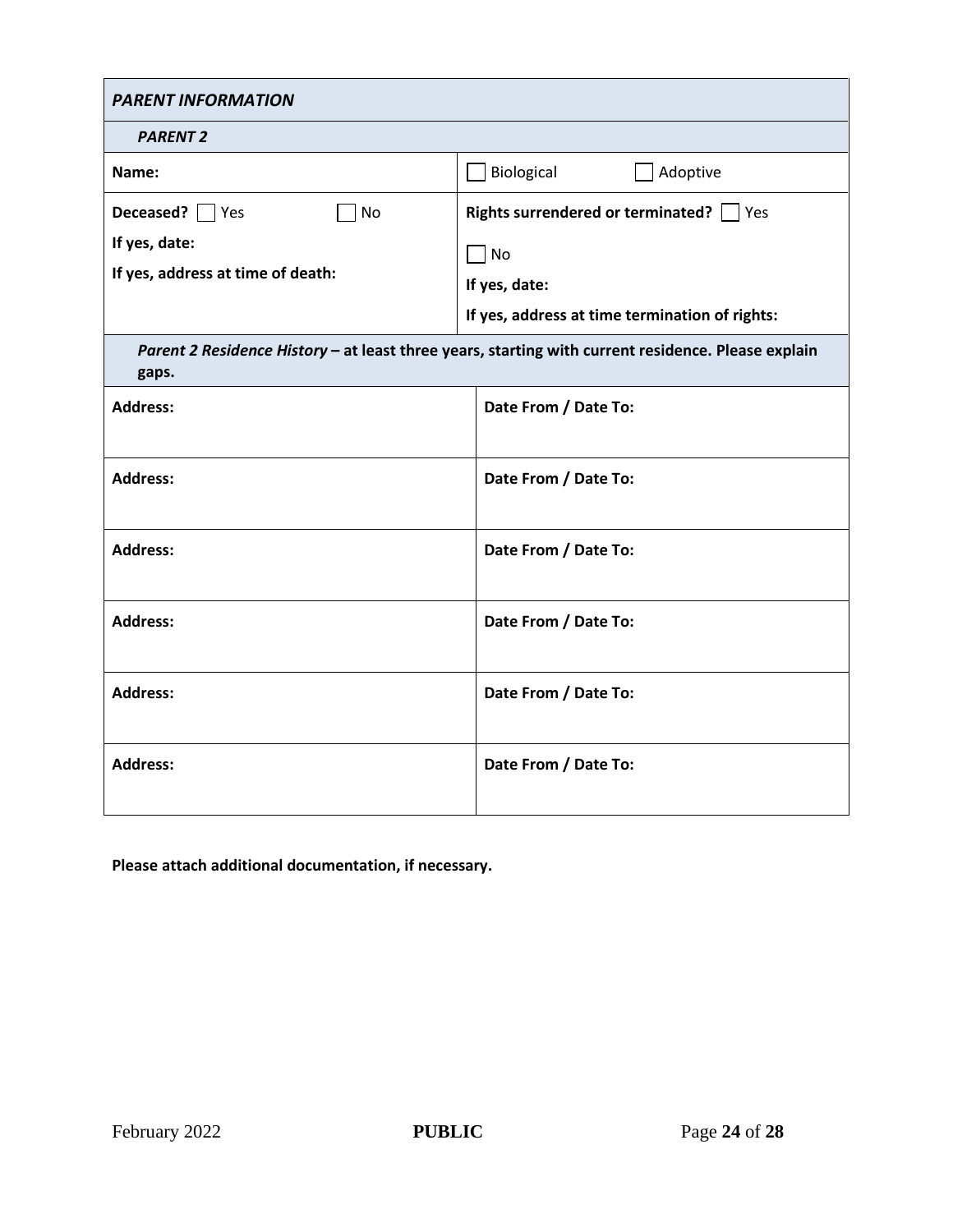| <b>GUARDIANSHIP - Legal Guardianship Appointed by the Probate Court</b> |                                          |
|-------------------------------------------------------------------------|------------------------------------------|
| <b>No</b><br><b>Legal guardian appointed?</b> $\Box$ Yes                | Date of guardianship certificate:        |
|                                                                         |                                          |
| <b>Guardian Name:</b>                                                   | <b>Type:</b>   Permanent<br>Temporary    |
|                                                                         |                                          |
| <b>Address:</b>                                                         | Still in effect?     Yes     No          |
|                                                                         |                                          |
|                                                                         | If no, date terminated:                  |
| <b>REQUIRED DOCUMENTATION</b>                                           |                                          |
| <b>Document</b>                                                         | <b>Attached</b>                          |
| <b>IEP</b>                                                              | PL <sub>1</sub><br>Response Section Only |
| Please do not submit the student's IEP in its<br>entirety.              | -Showing acceptance of<br><b>IEP</b>     |
|                                                                         | <b>Administrative Data Sheet</b>         |
| <b>Parental Custody Agreement (if applicable)</b>                       |                                          |
| <b>Other Custodial Order (if applicable)</b>                            |                                          |
| Legal Guardianship Certificate (if applicable)                          |                                          |
| <b>Caregiver Affidavit (if applicable)</b>                              |                                          |
| <b>Voluntary Surrender documentation (if</b><br>applicable)             |                                          |

**Please attach any additional information that might assist DESE in making this LEA assignment of school district responsibility.**

**Submit this completed form and all relevant documentation to:**

| Via email:        | LEAassignment@doe.mass.edu                                                                                                                                                                                                           |
|-------------------|--------------------------------------------------------------------------------------------------------------------------------------------------------------------------------------------------------------------------------------|
| Via regular mail: | <b>LEA Assignment Coordinator</b><br><b>Office of Special Education Planning and Policy</b><br><b>Massachusetts Department of Elementary and Secondary</b><br><b>Education</b><br><b>75 Pleasant Street</b><br>Malden, MA 02148-5023 |
|                   |                                                                                                                                                                                                                                      |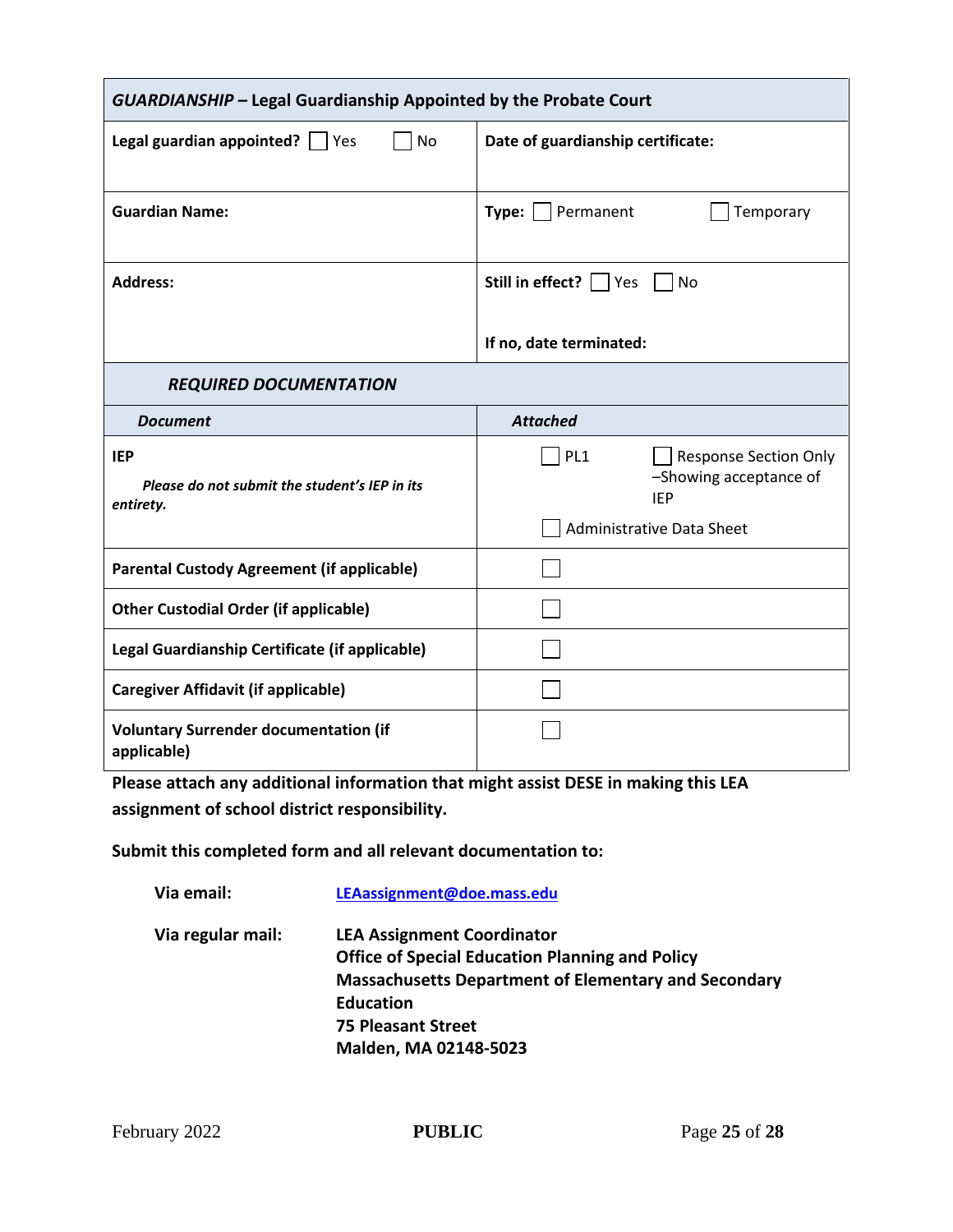# Notice of Public Responsibility to Find and Serve Students with Disabilities

Dear Parent or Guardian:

This notice is provided to ensure that you are aware that your child, or the child for whom you are responsible (hereinafter "the minor") may be eligible to receive special education services while incarcerated. You may seek an evaluation from the responsible Massachusetts school district to determine if the minor is eligible for special education. If so, an Individual Education Program ("IEP") will be developed with your assistance, and services will be provided, at no cost to you, at the correctional facility where the minor is incarcerated. Eligibility for special education requires the minor to have a disability that causes him/her to be unable to make effective educational progress and that requires specially designed instruction in order to make effective educational progress.

The requirements regarding special education are based on state and federal law. The relevant laws are the following:

**State Law**: The state special education law, popularly known as "Chapter 766" after the session law number under which it was passed in 1972, is contained in the Massachusetts General Laws (MGL) at Chapter 71B. The regulations implementing the statute are found in the Code of Massachusetts Regulations (CMR) at 603 CMR, Section 28.00.

**Federal Law:** The federal special education law is known as "IDEA" (Individuals with Disabilities Education Act). The statute is located in the United States Code at 20 U.S.C. § 1400. In 2004, Congress reauthorized the IDEA and the amended statute is popularly referred to as "IDEA-2004." The implementing regulations for IDEA are in the Code of Federal Regulations (CFR) at Chapter 34, Section 300.

Additionally, the Department of Correction (DOC) and the Department of Education have entered into an interagency agreement to allow public school district personnel reasonable access to correctional facilities in order to serve inmates who are eligible to receive special education services.

If you are interested either in determining if the minor is eligible for special education, or in continuing special education services that were provided in the past through the public school district, please contact the DOC Special Education Coordinator, as provided below. You will be asked to provide the DOC Special Education Coordinator with contact information so that the Department of Education may determine the proper Massachusetts public school district that would be responsible to provide services, if the minor is eligible.

You are not required to reply to this notice but, if you wish to do so, the contact information for the DOC Special Education Coordinator is: Contact: Kathleen Lydon, Director of Inmate Training and Education Massachusetts Department of Correction

50 Maple Street Milford, MA 01757 508-422-3501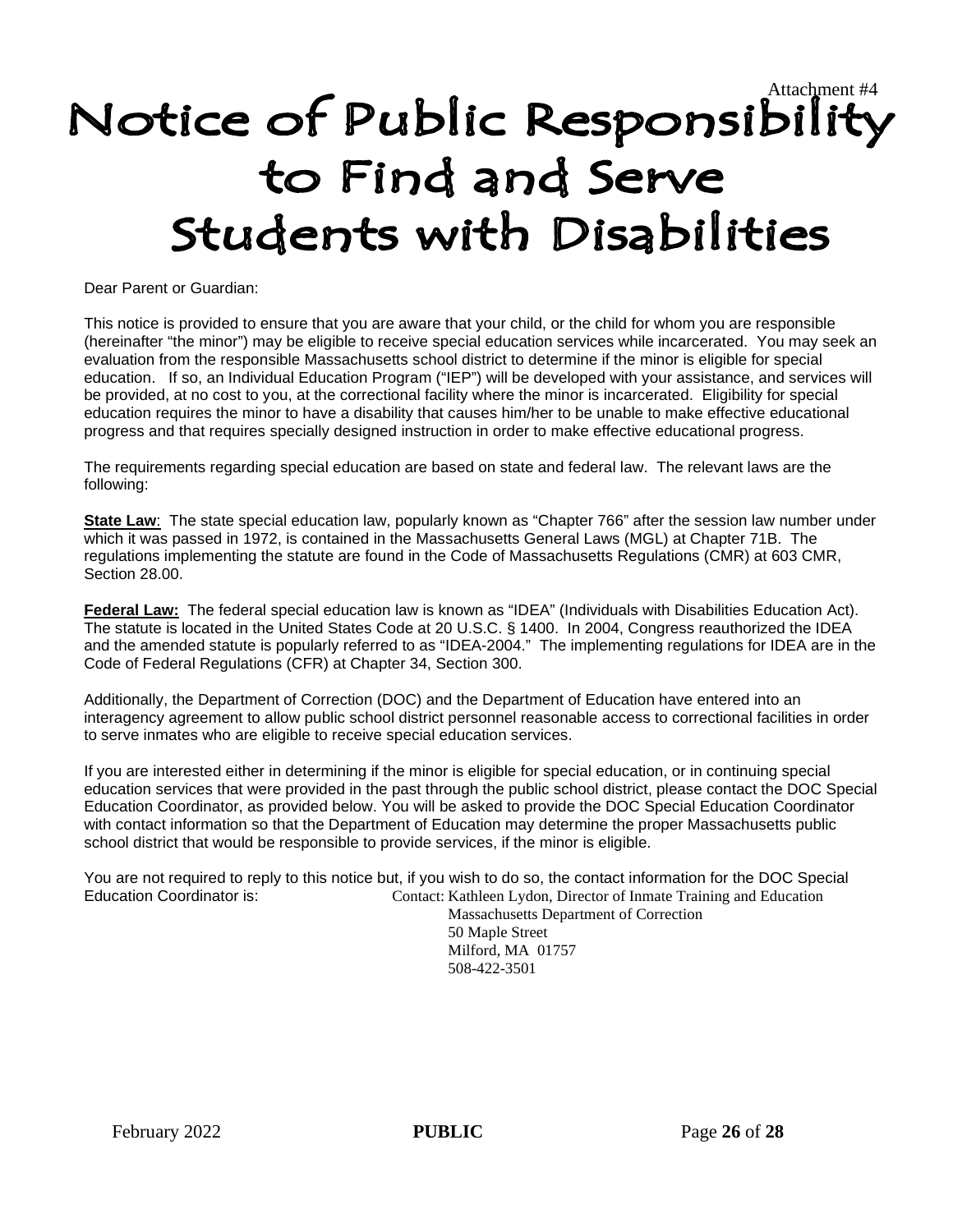#### **CONSENT FORM FOR PARENTS AND GUARDIANS On Behalf Of Inmates Younger Than Age 18 When Seeking a Determination of Eligibility for Special Education Services**

 $\Box$  I have been informed that my child or the child for whom I am guardian (hereinafter, "the minor") may be eligible to receive special education services while incarcerated.

 $\Box$  I understand that if I wish the minor to receive such services then the public school district has the right to evaluate the minor to determine if the minor has a disability that is interfering with his or her ability to make effective educational progress and that requires specially designed instruction. I understand I will receive the evaluation information and have the opportunity to participate in a Team meeting to discuss those results and determine if the minor is eligible for special education.

 $\Box$  I understand that if the minor was receiving special education services prior to incarceration, the public school district has the option of accepting the continued eligibility of the minor for special education without an evaluation at this time.

If the minor is found eligible or the district has opted to accept the minor's continued eligibility, I understand I will be given the opportunity to participate in the Team meeting to develop the minor's Individual Education Program (IEP) for services that would be provided to the minor while incarcerated, and I will be given the choice to consent to services or to refuse services proposed on the IEP. I understand that the minor will receive only those services to which I consent.

 $\Box$  I would like the minor to be evaluated for eligibility for special education or, if the district wishes to accept that the minor is eligible for services, for the Team to meet to develop a new IEP. I have read and I understand all of the information in this Consent Form. I knowingly and voluntarily agree to allow the Department of Correction to share with the Department of Education and the responsible public school district the following information: My name, address and contact information; the minor's name and age; the DOC facility in which the minor resides, information about the minor's sentence and anticipated release date, and any other information that may be relevant to the minor's receipt of special education services.

| <b>Signature of Parent or Guardian</b>                                                                                                                                                                                         | Date          |
|--------------------------------------------------------------------------------------------------------------------------------------------------------------------------------------------------------------------------------|---------------|
| Please print name here: Next and the set of the set of the set of the set of the set of the set of the set of the set of the set of the set of the set of the set of the set of the set of the set of the set of the set of th |               |
| On behalf of (please print minor child's name): _______                                                                                                                                                                        |               |
| Please return form to:<br>Kathleen Lydon, Director of Inmate Training and Education<br>Massachusetts Department of Correction<br>50 Maple Street                                                                               |               |
| Milford, MA 01757<br>508-422-3501                                                                                                                                                                                              | Attachment #6 |